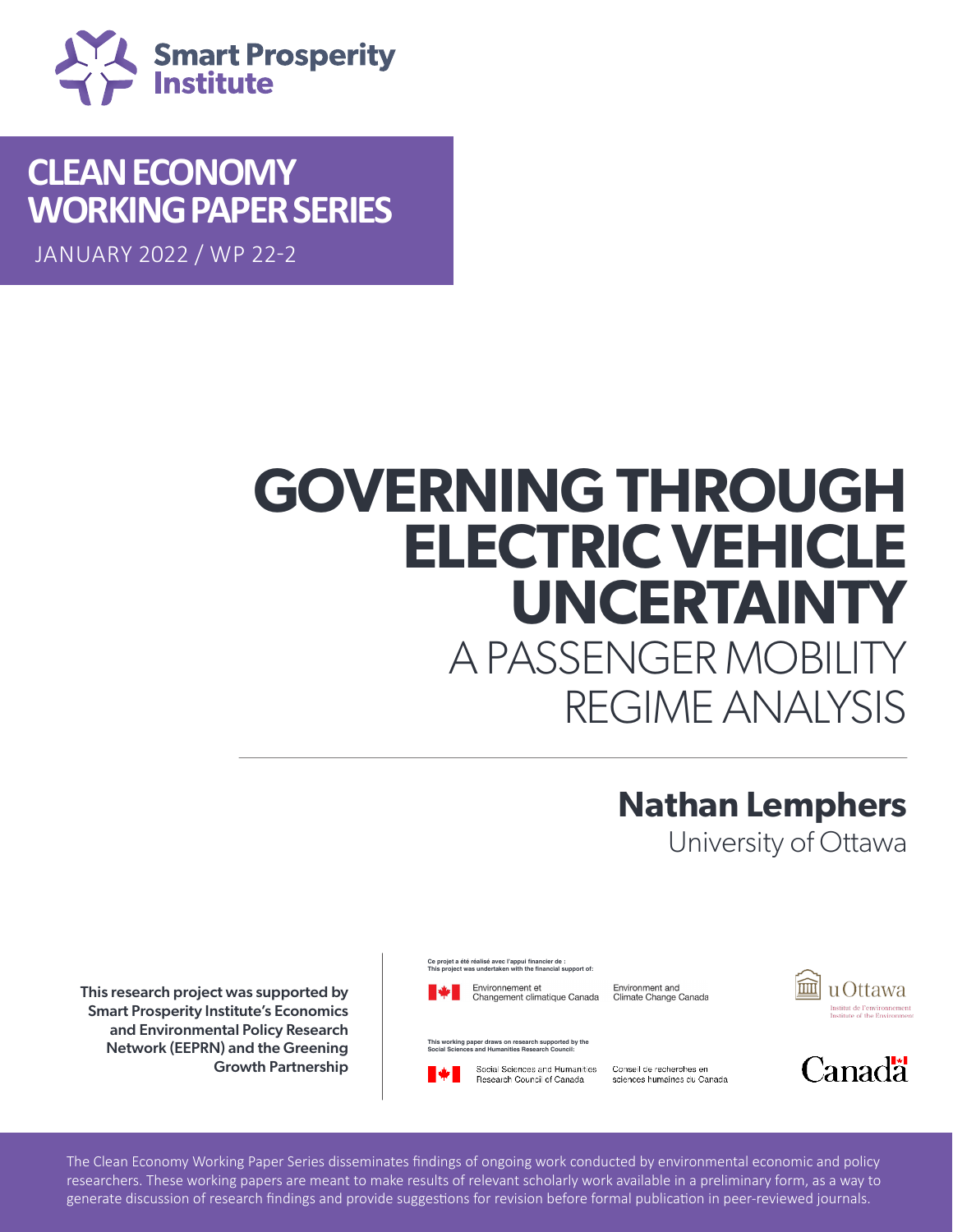### **Governing through electric vehicle uncertainty: a passenger mobility regime analysis**

#### Nathan Lemphers a,b,\*

<sup>a</sup> Institute of the Environment, University of Ottawa, 1 Stewart St, Ottawa, Ontario, Canada K1N 7M9 **b** Department of Political Science, University of Waterloo, 200 University Ave. West, Waterloo, Ontario, Canada N2L 3G1

The global trend of electrifying passenger transportation is accelerating and holds the potential to disrupt the status-quo and create new winners and losers. How can cities prepare for this transformation? By differentiating between sectoral and service regimes, this study assesses the present state of passenger transportation in three Canadian cities—Calgary, Toronto, and Montréal—and examines how electric vehicles may impact the city's passenger mobility system in 2040. In doing so, this research improves our understanding of how the various alignments within and among prevailing service regimes creates different place-based challenges and opportunities at the sectoral level for an electromobility transition. Crucially, it deepens our understanding of the broader risks and uncertainties associated with electromobility transitions and aids policymakers as they govern through these ambiguities.

**KEYWORDS:** Sustainable mobility, Service regimes, Sectoral regimes, Electric vehicles, Sociotechnical regime, Geography of transitions

#### **JEL CODES:** L90, N70, O18, R14, R42

**ACKNOWLEDGEMENTS:** The author gratefully acknowledges the support of the Smart Prosperity Institute Research Network, Environment and Climate Change Canada's Economics and Environmental Policy Research Network (EEPRN), and the Social Sciences and Humanities Research Council of Canada (grant no. 895-2017-2018). The author would also like to thank Christine Desrochers for her assistance with interview transcription, Daniel Rosenbloom, Bernhard Truffer, and David Wolfe for their insightful comments and for feedback received at the 2021 Earth System Governance Conference.

Corresponding author at: Department of Political Science, 200 University Ave. West, Waterloo, Ontario, Canada N2L 3G1. Email address: [Nathan.lemphers@uwaterloo.ca](mailto:Nathan.lemphers@uwaterloo.ca)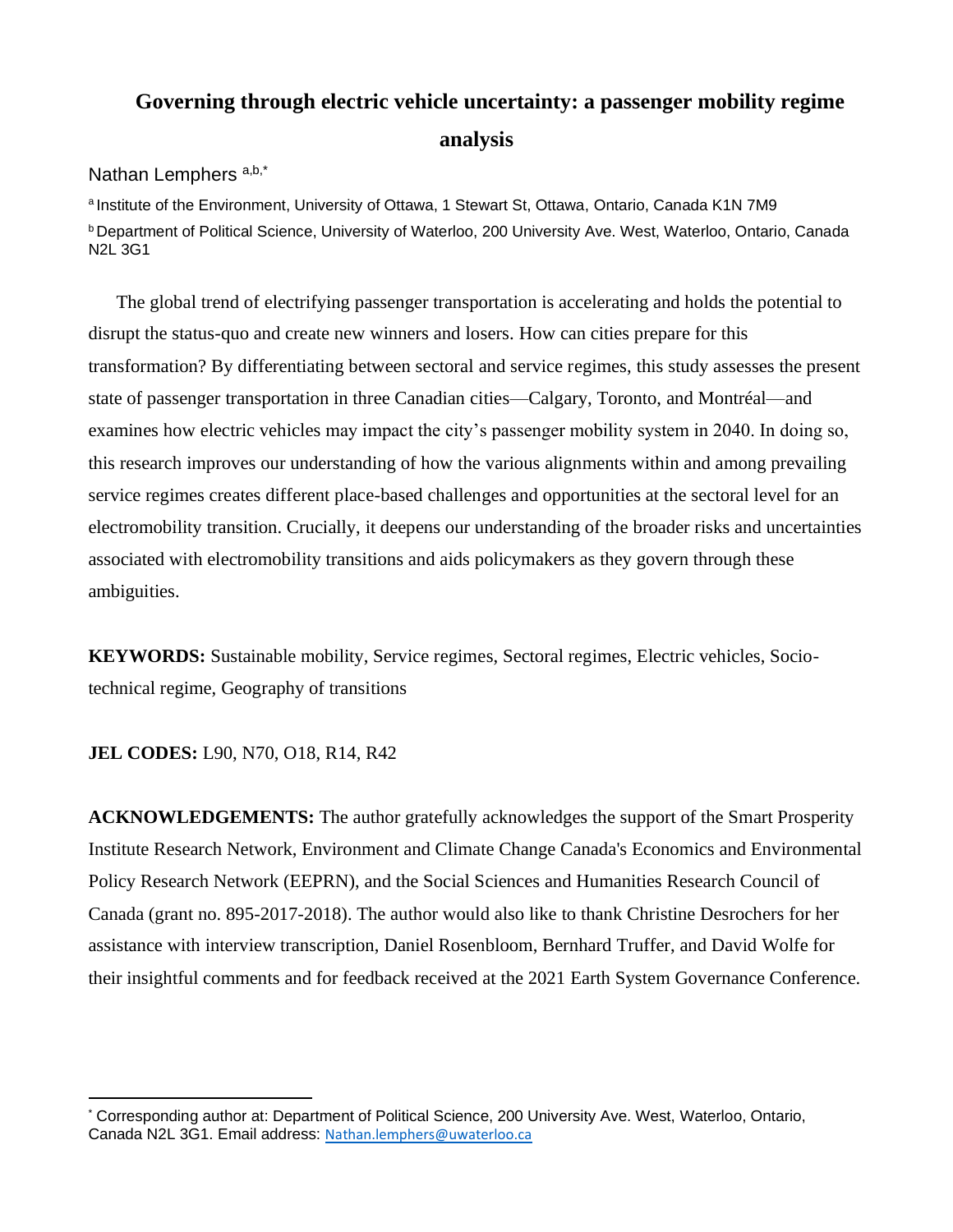#### **INTRODUCTION**

Globally, transportation systems are under stress. Increasing amounts of goods and people are moving further distances on aging, underfunded infrastructure. Meanwhile, more sustainable transportation modes often struggle to compete with established, more polluting means of transport. Despite this struggle, new electrified forms of transport are taking hold in certain cities. In leading cities like Oslo, thanks to a highly-supportive policy environment, electric vehicles are outpacing sales of conventional fossil-fuelled cars and disrupting business-as-usual for the local transportation system (Joshi, 2020). More than 20 countries have legislated or proposed legislation for a ban on light-duty internal combustion engine vehicles (ICEVs) or a 100 percent electric vehicle (EV) sales target (Table 1). Globally, most major automakers see the growing bans on internal combustion engine vehicles and the growth opportunities for electric vehicles and have plans to produce over 400 battery electric vehicle models by 2025 (Gersdorf et al., 2020). Further, many automakers (e.g., Daimler, Volkswagen, Volvo) have announced they will no longer be making new internal combustion engine vehicles. **Table 1:** Countries with an ICE ban or electrification target in law or proposed legislation

| Norway             | 2025 | Singapore      | 2030 | China     | 2035 |
|--------------------|------|----------------|------|-----------|------|
| Denmark            | 2030 | Slovenia       | 2030 | Japan     | 2035 |
| <b>Iceland</b>     | 2030 | Sweden         | 2030 | France    | 2040 |
| <b>Ireland</b>     | 2030 | United Kingdom | 2030 | Portugal  | 2040 |
| Israel             | 2030 | Cabo Verde     | 2035 | Spain     | 2040 |
| <b>Netherlands</b> | 2030 | Canada         | 2035 | Sri Lanka | 2040 |

Source: (International Energy Agency, 2021)

As increased production, global competition, and public policy drives down electric vehicle purchase costs and as charging networks are built out, these new vehicles may catalyze a transformation of passenger transportation, especially if combined with electrifying other forms of mass and micromobility, such as buses and bicycles. The disruptive potential further increases with the anticipated rise in connected and autonomous vehicles and new mobility-as-a-service business models (Sperling, 2018). Existing studies reveal the challenge for local policymakers to manage the potential impacts of these technologies (Booth et al., 2019; Rashidi et al., 2020; Staricco et al., 2019). As cities have discovered with transportation network companies (e.g., Uber, Lyft) and online short-term rental platforms (e.g., AirBnB), new technologies can carry negative social, environmental, and economic consequences, if policymakers are caught unprepared. For instance, transportation network companies have caused mode-shifting away from public transit and increased traffic congestion in some cities (Erhardt et al., 2019; Young et al., 2020).

The socio-technical transitions literature studies the social, political, economic, and technological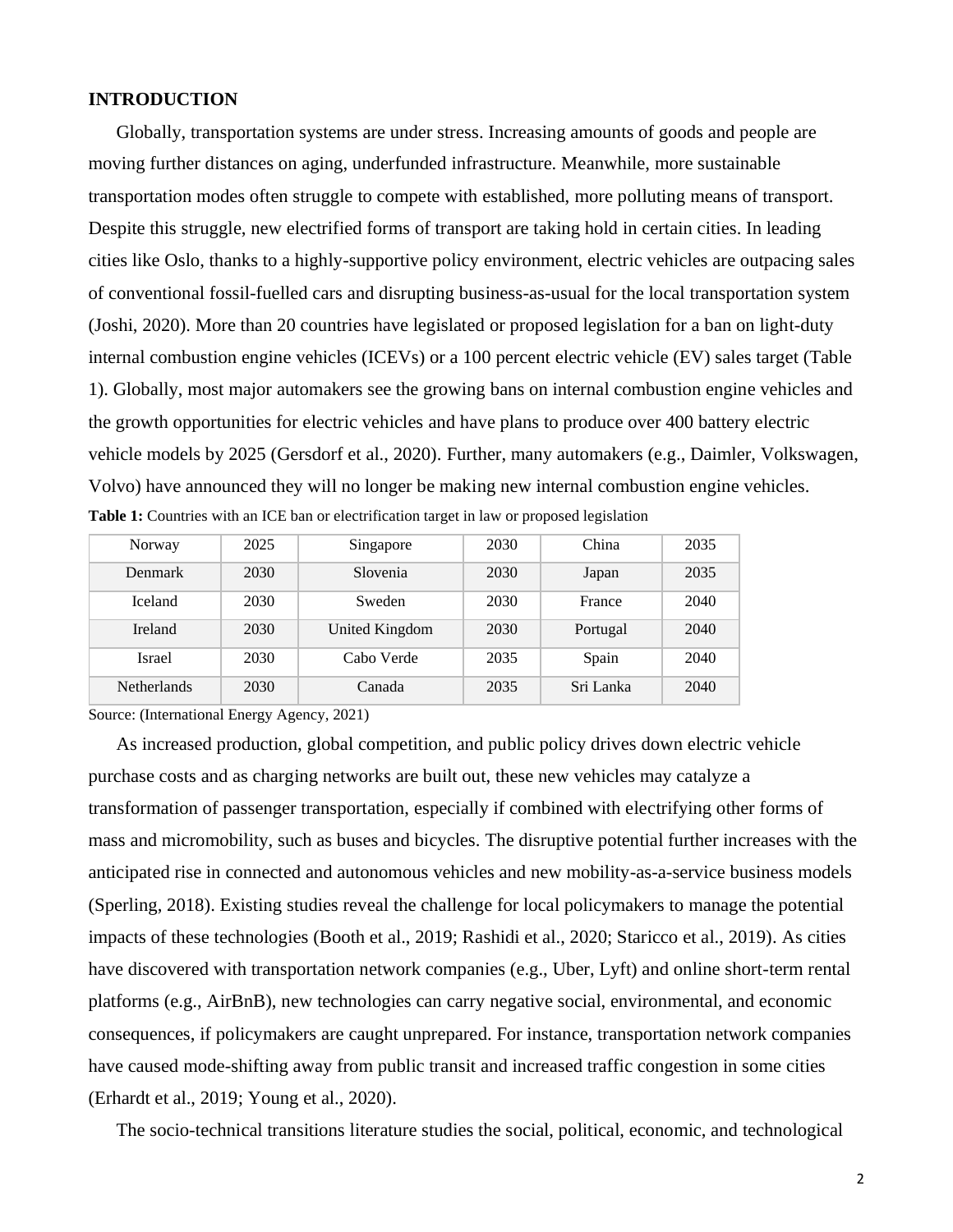factors involved in the evolution of socio-technical regimes. Socio-technical regimes embody the institutionalized set of rules in a particular organizational field as it pertains to the actors, artefacts, and markets that govern the delivery of societal services (Geels, 2004). These various elements of a sociotechnical regime partially determine the pace and direction of transition processes. Following the multilevel perspective, meso-level socio-technical regimes are also dynamically shaped by and positioned between landscape-level developments and niche-level technological developments (Geels, 2004).

Historically, many empirical applications of socio-technical regimes have treated regimes as monolithic or homogenous (Fuenfschilling and Truffer, 2014; Smith et al., 2005). In reality, multiple regimes co-exist alongside one another and so analysts have reconceptualized socio-technical system analysis to internalize these inter-regime interactions (Konrad et al., 2008; Raven and Verbong, 2007). However, these earlier modifications still failed to account for the heterogeneity and unevenness within and between existing socio-technical regimes, and how regimes evolve over time.

More recent efforts have provided more nuance and complexity to the analysis of socio-technical regimes. These include the study of how infrastructure services are delivered unevenly based on socioeconomic, racial and gender divisions (Ramos-Mejía et al., 2018; Swilling, 2013) and on spatial configurations (Coenen et al., 2012; Munro, 2019; Murphy, 2015). Other scholars have reconceptualized inter- and intra-regime interactions to account for some of these important variations over time (Papachristos et al., 2013; Rosenbloom, 2020), increasing the policy relevance of this sociotechnical transitions research stream**.** Still other scholars have focussed on the fragmentation and misalignment within and among different regimes (van Welie et al., 2018).

I build on the framework provided by van Welie *et al*. (2018) — which differentiates between sectoral and service regimes and the misalignment and dysfunction that is created within a splintered sanitation regime in Nairobi — by applying it in a comparative setting and, as will be explained below, linking it to emerging research in risk management. A comparative approach also helps to identify the context specific factors, which can enrich the study of sustainability transitions (Binz et al., 2020). This hybridized research orientation also enhances the relevance of this research for policymakers. Despite the obvious differences between Kenya and Canada, van Welie et al.'s framework can be applied to in the Global North and in the transportation sector. It has already been used to better understand the role of mobility-as-a-service on transportation in New South Wales, Australia (Smith and Hensher, 2020). Schippl and Truffer (2020) have recently extended the framework to understand the divergent trajectories of autonomous and electric vehicle usage in prototypical urban and rural settlement patterns in Germany. They found that electromobility has greater potential to realign broader urban mobility systems towards sustainability compared to rural areas, where the simple substitution of private ICEVs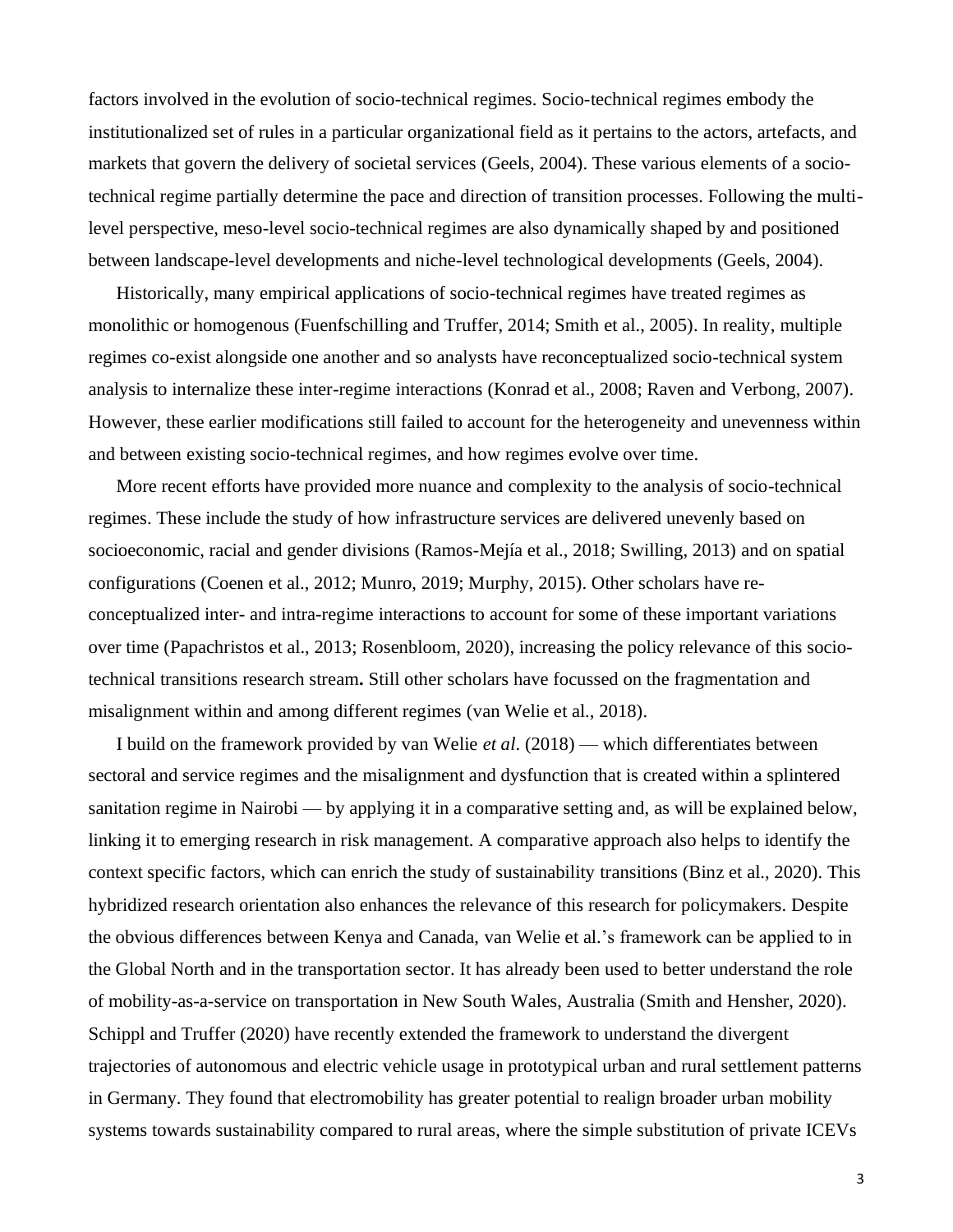with private EVs is more likely. Beyond this, current trends indicate that EV adoption has been significantly higher in urban centres than in rural areas (Wappelhorst, 2021). Arguably, it is in major urban areas where the transition to electromobility may be the swiftest and most profound thanks in part to the shorter driving distances, proximity to charging stations, financial resources, institutional capacity, and early technology adoption often found in these locations.

Broadly, this paper asks the following question: How can cities prepare for electromobility? This is linked to four other inter-related questions: What is the current alignment within a city's passenger mobility system? To what extent is electromobility currently integrated into a city's passenger mobility system? Looking forward to 2040, if these trends continue, how may additional electromobility alter this system? How can cities manage the potential risks associated with a shift to electromobility?

To answer these questions, we examine the preparedness for electrifying personal mobility in three Canadian cities: Calgary, Toronto, and Montréal. These cities were selected because of their considerable variation in regional political economy and urban form and because they are all important urban centres within a single country, facilitating comparison across these cities. Given these differences, the electromobility transition for these cities will not be uniform across such a large and decentralized federation with distinct regional political economies.

This paper makes several empirical and theoretical contributions. 1) It provides the first comparative test of van Welie et al.'s (2018) analytical framework. 2) Building on Schippl and Truffer (2020), this paper disaggregates an archetypal urban environment to empirically examine how different urban contexts shape electromobility transitions. 3) It integrates understandings of risk management into the sustainability transitions literature. The comparative insights gathered in this paper will have relevance for policymakers and advocates wanting to understand the potential risks and opportunities associated with electromobility in their particular region or learn from the experiences of other jurisdictions. These three case studies highlight the place-specific challenges and opportunities for electrifying intra-city passenger transportation.

This paper is organized in the following manner. Section Two outlines the analytical approach and details the paper's framework. Section Three applies the framework to the three case studies to analyze the current context of passenger mobility, describe the current preparedness for electromobility, and using forward reasoning, examine potential sectoral regime dynamics in 2040. Section Four discusses the findings and concludes with avenue for future research.

#### **APPROACH**

Following van Welie et al.'s (2018), this study differentiates between service and sectoral regime. This distinction is intended to position the everyday aspects of life—which are often neglected in the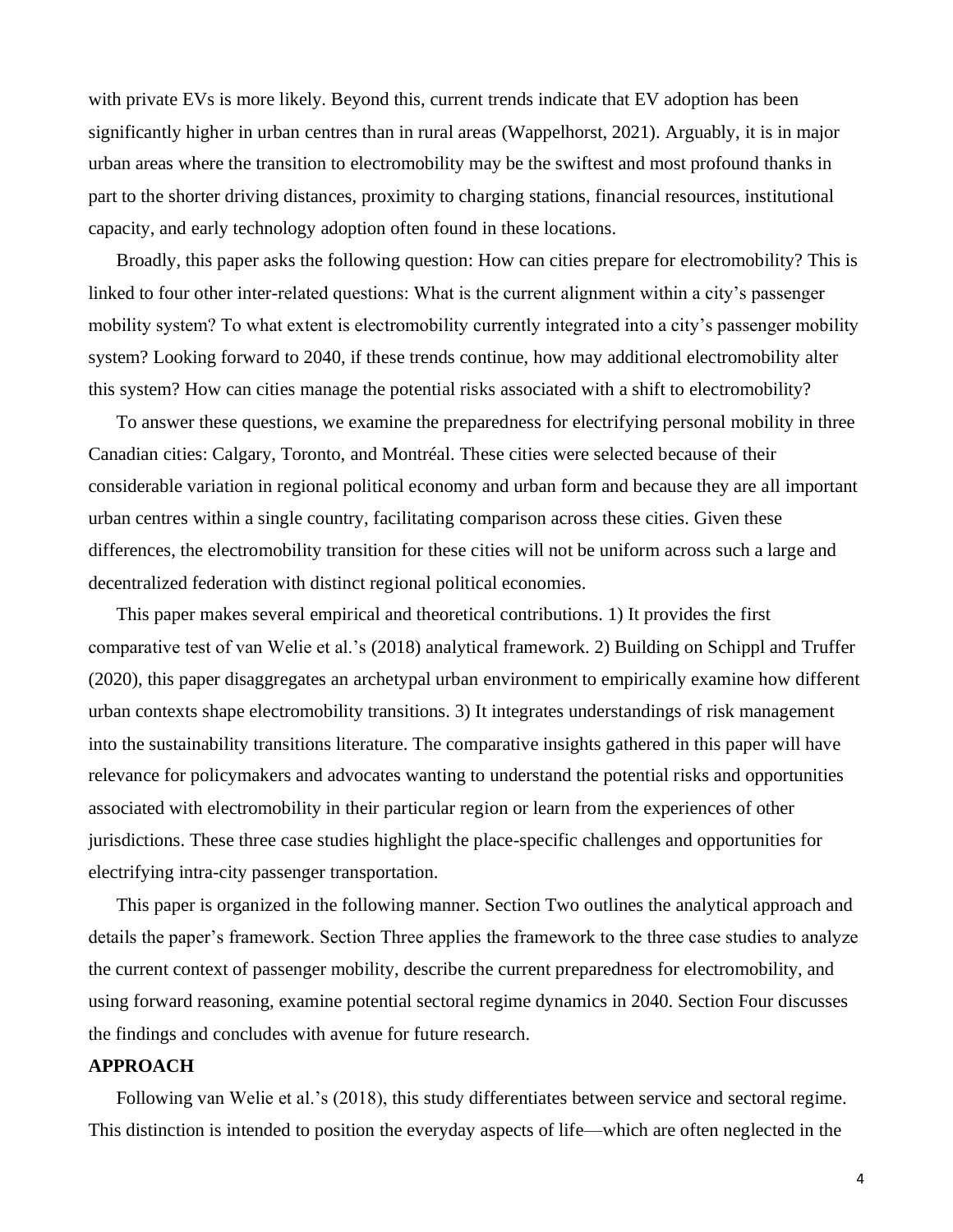transitions literature—in the broader context of a sector. Additionally, this conceptualization enables multiple service regimes to be analyzed concurrently in a given sector, providing insights into the degree of alignment and connectivity across service —a crucial function since the transition to electromobility reshapes not only private vehicles, but also public transit, shared vehicles (e.g., taxis, ride hailing services, and car sharing), micromobility (e.g., bikes and scooters) and walking. Beyond the obvious linkages with the multi-level perspective, this framework is also grounded in social practice theory (Shove et al., 2012). As such, I use the everyday practices of users and providers to inform a more coherent and geographically limited analysis of transition pathways. Following Geels et al. (2015), the framework also aligns with the reconfiguration approach, where non-incremental change is approached through change in sociotechnical systems and practices as opposed to reform of technology and behaviour or a revolutionary upheaval of deep societal structures.

Taken together, this depiction of socio-technical regimes helps to generate more complex insights on the risks and opportunities from such a transition and helps policymakers to prepare for the global shift in the transportation sector. This paper also contrasts the current context dominated by fossil fuelled mobility with a potential highly electrified future. In doing so, this approach embraces a more complex and fluid understanding of regime interactions (Rosenbloom, 2020).

A service regime refers to "specific institutionalized combinations of technologies, user routines, and organizational forms for providing the service" (van Welie et al., 2018) Service regimes consist of several socio-technical dimensions that vary in their alignment with one another. I use the five elements advanced by Schippl and Truffer's (2020) that adapt the service regime elements in van Welie et al. (2018) to a passenger mobility application: 1) **Technologies and infrastructure** refers to the materiality of a service regime (e.g., hardware, physical infrastructure, urban design); 2) **Organizational mode** concerns the management of a mobility service and the design of user interfaces; 3) **User requirements and expectations** denotes, respectively, the skills, knowledge, or competencies needed to use a service and the interest of users to access a functioning, reliable, affordable, safe, clean and convenient mobility; 4) **Planning practices and public financing** encompass formal planning guidelines and regulations and also informal planning norms such as the car-euphoric planning prevalent during the 1950s and 1960s; 5) **Societal meaning** refers to the widely held norms and values of a service regime (e.g., health, low-cost, independence, environmentallyfriendly). Crucially, the alignment or misalignment of these five dimensions condition the strength and stability of a service regime (Fuenfschilling and Truffer, 2014). For instance, a well-aligned public transportation service regime would have sufficient infrastructure (buses, rail stations) to move residents efficiently, and a viable funding model through some combination of fares, public funding,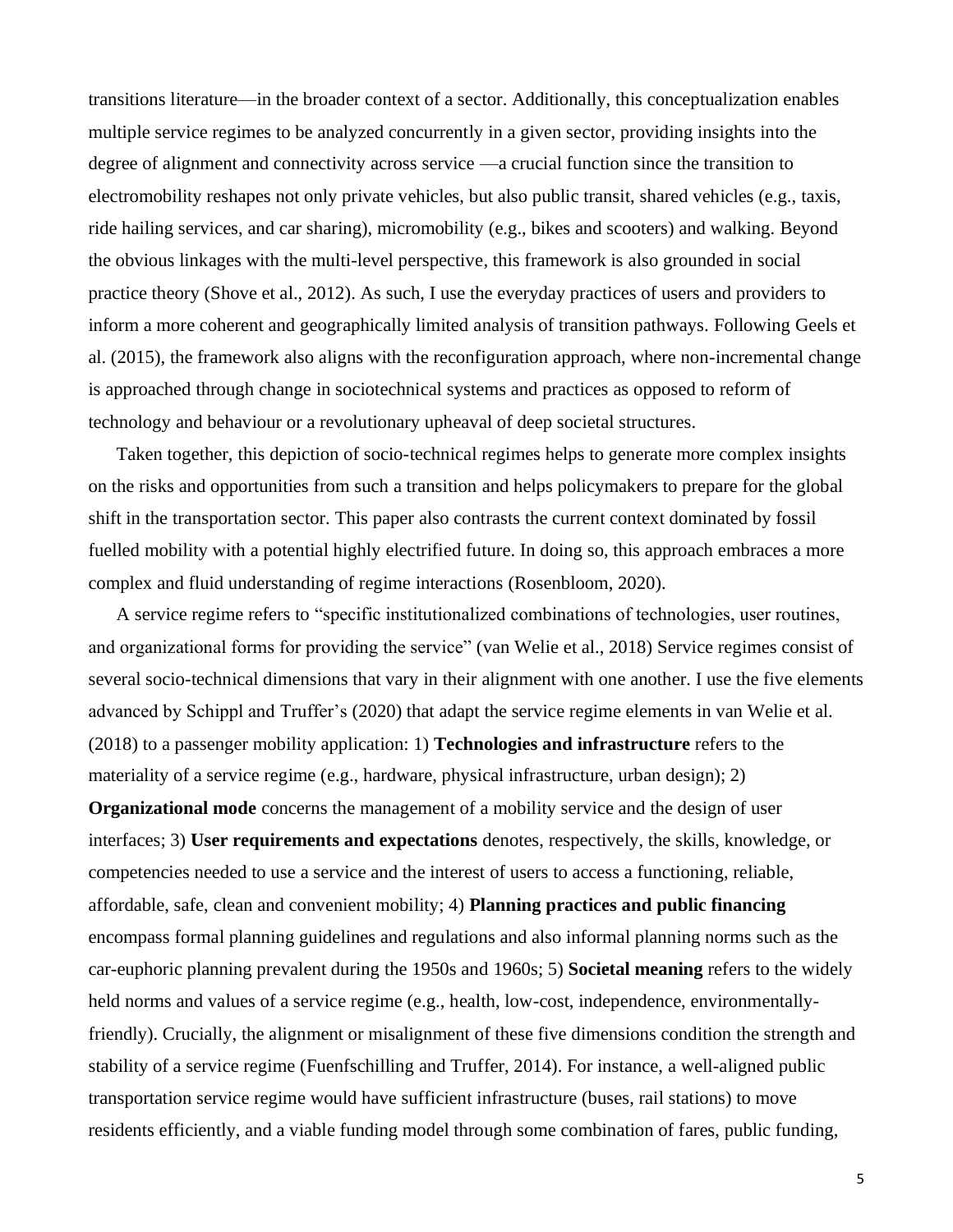and private capital. It requires transit authorities meet user expectations on the coverage and frequency of service and align with societal norms regarding the importance of low-cost and convenient service. Further, users in a highly aligned public transportation system would have the skills and knowledge to access the system. Rather than avoiding or mitigating risks, a poorly aligned public transportation service regime creates additional risks for users and service providers as inefficient practices and unintended consequences compound uncertainties.

As socio-technical configurations become increasingly internally aligned, service regimes are said to become more mature. This process is found in many studies of niche maturation or historical accounts of regime emergence (Geels, 2005; Raven and Gregersen, 2007). Beyond alignment of these five dimensions, the degree of diffusion, social acceptance, longevity, and contestation are crucial determinants of regime strength and regime institutionalization (Fuenfschilling and Truffer, 2014). In other words, a strong service regime occurs when a significant portion of providers and users take a service regime for granted. At a more macro-level, an effective, stable, and strong service regime must be aligned with both local contexts and landscape forces, such as major social, geographical, and technological constraints (Bergek et al., 2015; Fuenfschilling and Truffer, 2014; Geels and Schot, 2007). Consequently, a service regime must be tailored to highly variable local practices, competences, beliefs, routines, and physical and material conditions.

A binary strong-weak classification of service regime strength masks the complexity within the various dimensions of a service regime. Partial alignment of these dimensions is highly likely. As a result, van Welie et al. (2018) proposes a gradient from thinly structured, emergent regimes to uncontested dominant service regimes. Schippl and Truffer (2020) extend this logic and create four classifications: a) poor alignment with conflicting institutional arrangements, b) partly aligned with clear deficits and conflicts, c) aligned with clear drawbacks remaining, and d) well-aligned.

A sectoral regime concerns the delivery of broad societal functions like transport, food, education, or electricity (van Welie et al., 2018). Sectoral regimes comprise the structures needed to coordinate multiple service regimes in a given place and time (Schippl and Truffer, 2020). The strength of sectoral regimes is a function of the alignment among its constituent service regimes. Poor alignment leads to friction among service regimes and ultimately a weak sectoral regime; whereas, well-aligned service regimes create complementarities, improving access and availability for sectoral regime users. Interservice regime alignment manifests along three interfaces or interrelations, proposed by Schippl and Truffer (2020): a) **Technical/infrastructural**: these interfaces encompass competition for space and infrastructure that provide smooth and convenient connection between two transportation modes (e.g., park-and-ride or bike-and-ride facilities); b) **Organizational**: these interfaces refer to organizations that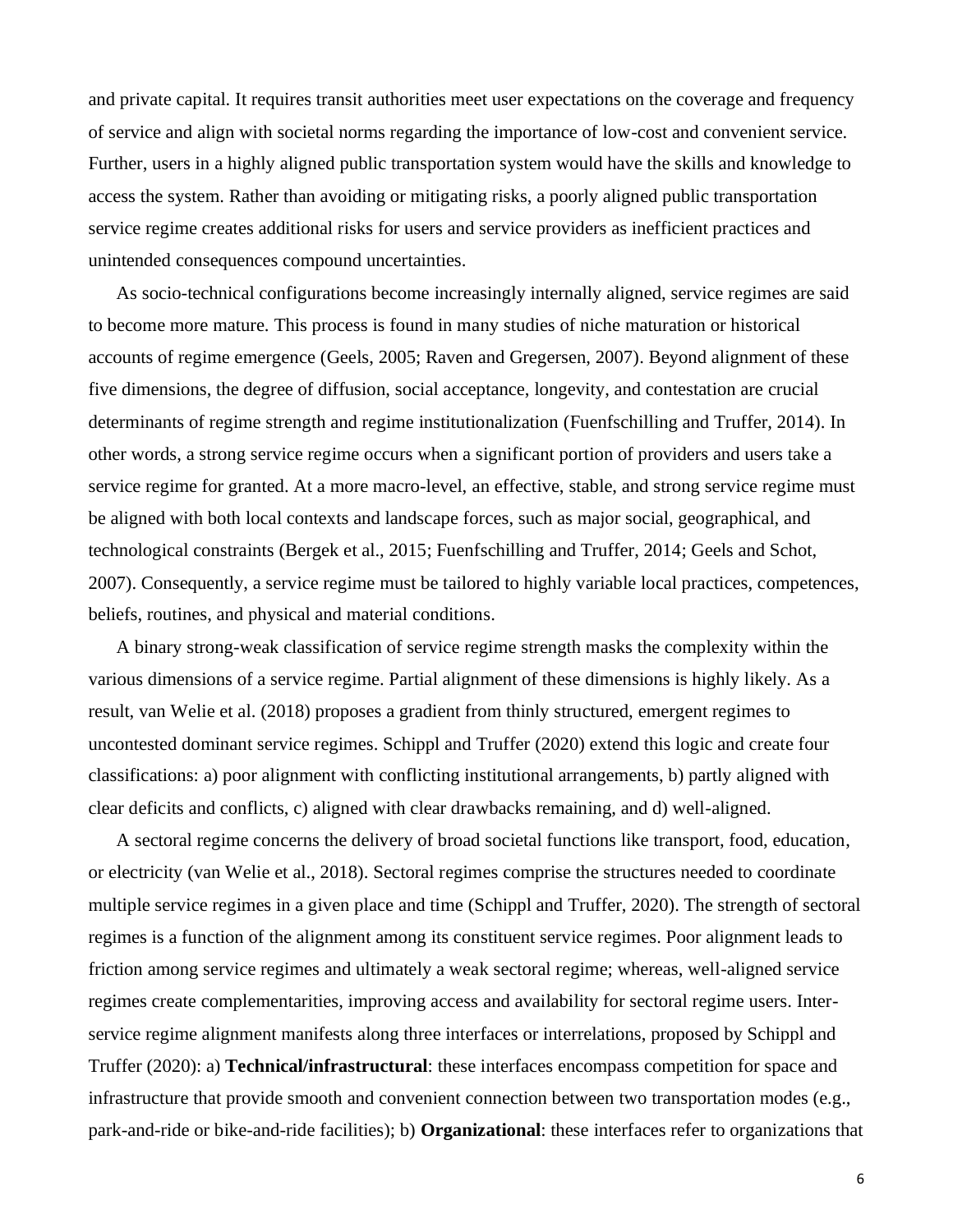enable intermodal connections (e.g., single ticketing technology for regional trains and local buses); c) **Institutional**: these interfaces consider the presence of integrated transportation planning approaches, competition for resources among planning departments, or alignment with user expectations or broader social meanings (e.g., efficient, affordable, clean, safe transportation options). Following Schippl and Truffer (2020), I combine these three interfaces of inter-service regime dynamics within a single assessed degree of alignment (i.e., weak, moderate, and strong), which aligns with van Welie et al.'s (2018) understanding of regime strength existing on a continuum.

At the level of a sectoral regime, van Welie et al. (2018) propose four typologies to classify the varying degrees of intra-sectoral and intra-service regime alignment (Figure 1): 1) Monolithic regimes occur when one service regime is dominant and internally-aligned; 2) Polycentric regimes have multiple, internally-aligned service regimes that are well-aligned at the sectoral level; 3) Fragmented regimes also have multiple, internally-aligned service regimes but they are mis-aligned at the sectoral level; and, 4) Splintered regimes consist of multiple service regimes that are only partially aligned internally and externally. This ideal-typical conceptualization enables analysts to examine the degree of complementarity within and among a sector's constituent service regimes. These typologies also convey different manifestations of risk. Monolithic regimes lack redundancies or connections with other service regimes reducing overall resilience. Fragmented, and especially splintered regimes, lack many internal and external alignments among service regimes that could help policymakers to manage endogenous and exogenous risk.



Monolithic regime



Polycentric regime



Fragmented regime



**Fig.** 

**1.** Sectoral regime typologies: sectoral regime (grey square), service regimes (white circles), dimensions of service regimes (grey circles), alignments (lines). Source: van Welie et al. (2018).

To refine the scope of this analysis, I will study the intra-city passenger mobility system. While freight and inter-city passenger transport (via rail, plane, vehicle, bus, and boat) are critical pieces in the electromobility puzzle. Freight has a different group of users and service providers that are distinct from urban passenger mobility and inter-city transport necessarily involves consideration of other municipalities and orders of government (e.g., federally regulated rail and aviation).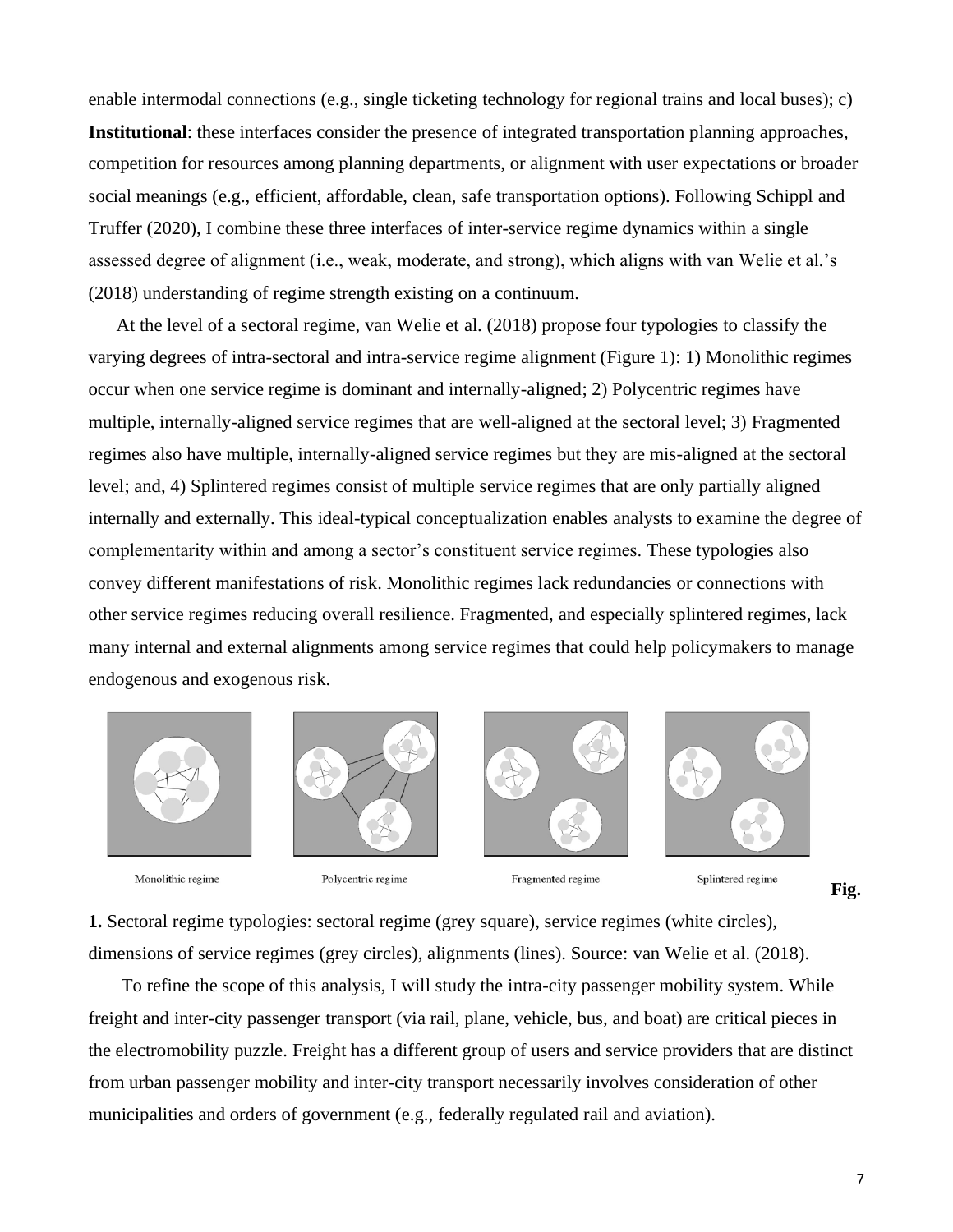Within the sectoral regime of intra-city passenger mobility, I will look at the dynamics among private vehicles as well as public transit (e.g., electric buses, trams), shared vehicles (e.g., taxis, ridesharing services, car-sharing companies), micromobility (e.g., bikes, scooters), and walking. It is the degree of alignment of these passenger mobility system components that is the focus of study. Preparedness for connected and autonomous vehicles and mobility-as-a-service business models are also important but excluded from the main analysis. However, they are brought into the discussion as additional factors for which policymakers must prepare.

Schippl and Truffer's (2020) framework allows me to ask the following questions that examine how cities can best prepare for electromobility: What is the current alignment within a city's passenger mobility system? To what extent is electromobility currently integrated into a city's passenger mobility system? Looking forward to 2040, if these trends continue, how may additional electromobility alter this system? How can cities manage the potential risks associated with a shift to electromobility?

Using these questions, I apply this analytical framework on data from three major urban centres in three different provinces of Canada: Calgary, Alberta; Toronto, Ontario; and Montréal, Québec. These cities were selected because of their significant variation on basic demographic, urban form, and transportation attributes (Table 1). Further, since they are located in the same country, it is possible to control for many national and international factors (e.g., national policies, position within global markets). In general, Calgary and Montréal are the most different with Toronto lying in-between. For instance, Calgary's population is far less dense than Montréal and Toronto and the Albertan city contains a much higher proportion of single detached homes. The median household income of Montréal is roughly half that of Calgary. Montréal has a relatively high proportion of residents that rent and live in multi-unit buildings. The commute modal split for Toronto and Montréal are similar while Calgary has a higher incidence of private vehicle commutes. These basic differences in urban form and demographics help chart distinct pathways to electromobility for each city. While electrification of transport is still in its early days in these cities, as detailed in this study, it is already possible to see the different approaches taken to the electrification of passenger transport. Together, these differences enable insights to be gathered on what regionally specific preparation for electromobility looks like.

While out of scope for this study, these cities are located in three major regional economies: Alberta, Ontario, and Québec. Alberta, highly dependent on fossil fuel production, remains largely bereft of any provincial electromobility policies. Ontario, home of Canada's fossil-powered auto industry, has lagged behind neighbouring Québec. Québec has long used its cheap and abundant hydroelectricity to promote economic development and diversification. **Table 1.** 2016 Census subdivision data for Calgary, Montréal, and Toronto.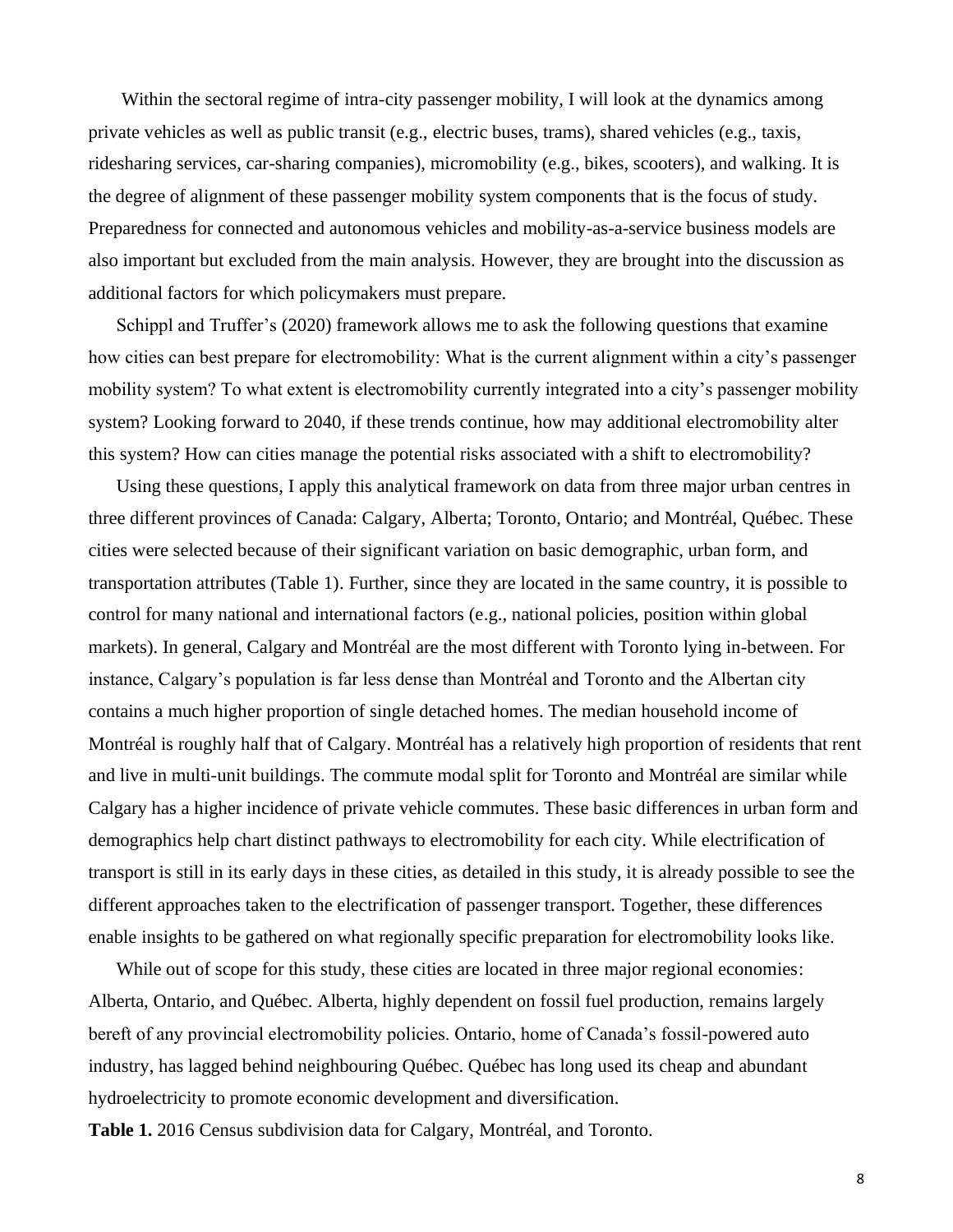|                                       | Calgary | <b>Montréal</b> | <b>Toronto</b> |
|---------------------------------------|---------|-----------------|----------------|
| <b>Population (million)</b>           | 1.2     | 1.7             | 2.7            |
| Population density (residents/km2)    | 1,501   | 4,662           | 4,344          |
| % Single detached homes               | 56.3    | 7.3             | 24.2           |
| % Renters                             | 28.6    | 63.3            | 47.2           |
| Median household income (2015 CAD)    | 97,334  | 50,227          | 65,829         |
| Commute mode split $(\% )$            |         |                 |                |
| Private vehicle (driver or passenger) | 76.1    | 50.1            | 50.6           |
| <b>Public transit</b>                 | 15.8    | 36.5            | 37             |
| <b>Walking</b>                        | 4.9     | 8.6             | 8.6            |
| <b>Biking</b>                         | 1.6     | 3.9             | 2.7            |

Source: (Statistics Canada, 2016)

Evidence for identifying the present and future state of electromobility in these three cities is drawn from 23 interviews (Table 2) with transportation service providers, transportation user groups, and observers of municipal electrification efforts, along with a range of secondary sources, largely government statistics and transportation plans.

**Table 2.** Interviewee Overview (n=23)

| Calgary $(8)$                   | Montréal (7)                    | <b>Toronto</b> (8)              |                |
|---------------------------------|---------------------------------|---------------------------------|----------------|
| Municipal government            | Municipal government            | Municipal government            |                |
| Transportation user groups      | Transportation user group       | Transportation service provider | $\overline{4}$ |
| Transportation service provider | Transportation service provider | <b>Transportation analyst</b>   |                |
| Economic development agency     | Environmental group             | Vehicle manufacturer            |                |
| <b>Transportation analyst</b>   | Transportation analyst          |                                 |                |

Radical low carbon innovation, such as the widespread adoption of electromobility, creates sweeping uncertainty (Geels et al., 2018). This uncertainty is particularly pronounced at early stages of development, when incomplete information is pervasive (Walker et al., 2010). As more electromobility technologies are introduced—alongside the adoption of connected, autonomous, and shared mobility the fragmentation of service and sectoral regimes may accelerate. This fragmentation or heightened misalignment carries additional risk or uncertainty for different transportation users and providers. Despite the omnipresence of risk, and it's extensive study within disciplines of complexity science, organizational sociology, planning, and science and technology studies (Li et al., 2018), the extant literature on risk within socio-technical transitions remains largely silent. When risk is examined by transitions scholars, the type of risk and how that risk influences transition pathways is far from clear (Osazuwa-Peters et al., 2020). Failure, despite creating learning opportunities for subsequent efforts, is similarly neglected in transitions scholarship (Turnheim and Sovacool, 2020). Instead, the transition literature skews towards scholarship on successful or well-underway transitions. In this context, this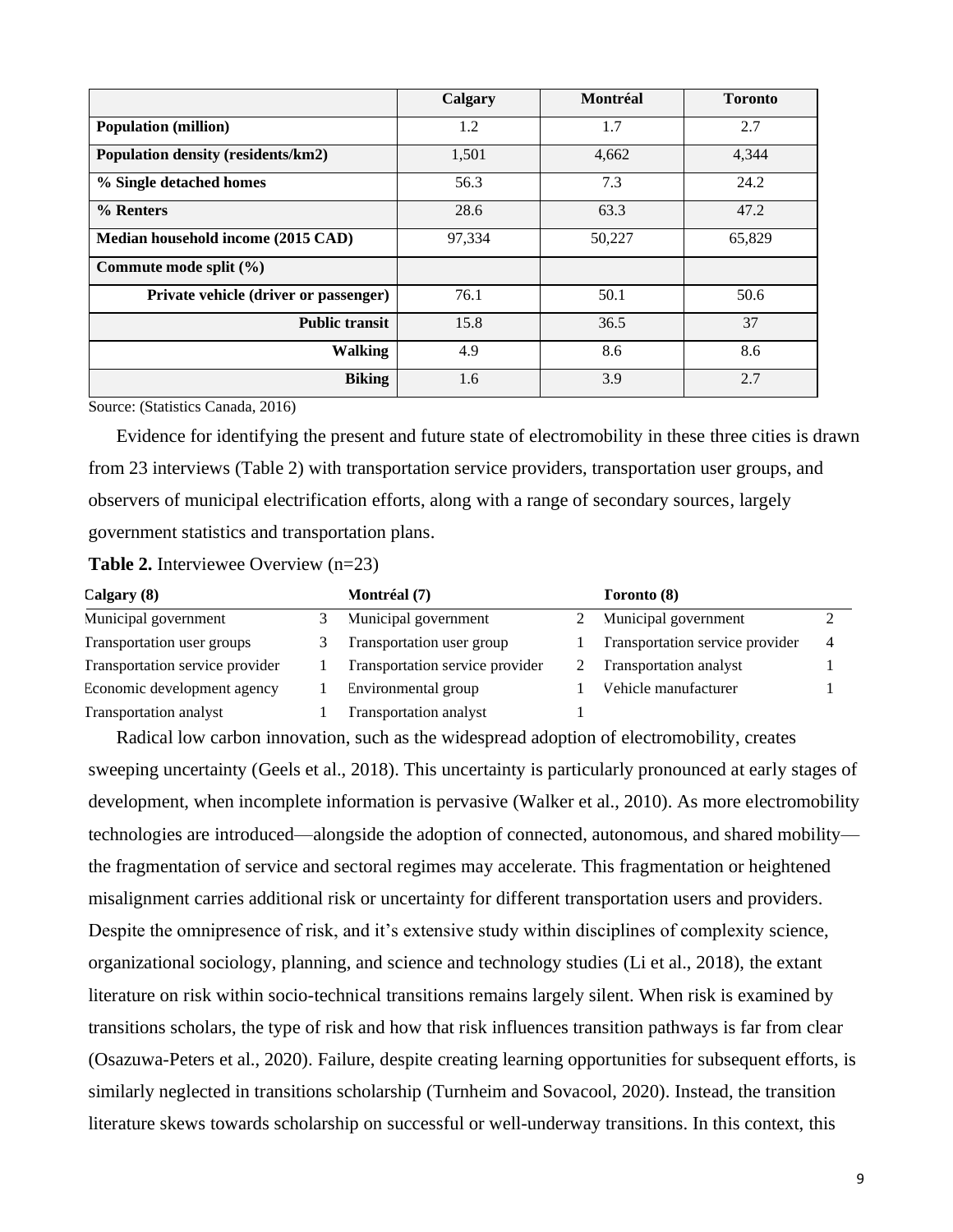study helps to "rebalance the empirical base of transition studies" towards accounts that favour, at least historically, stability (Turnheim and Sovacool, 2020).

#### **ANALYSIS**

#### **Current Context**

To understand a city's pathway towards a more sustainable transportation system it is first necessary to begin in the present. Using data from Tables 1 and 2, which provide background statistics on Calgary, Montréal, and Toronto and their respective transportation systems, and from interviews from transportation experts in these cities, I assessed the internal alignment of the service regimes for private car, public transit, shared vehicles, micromobility, and walking (Table 4). Of course, there is variation within cities—from central business districts to suburban communities—but this analysis looks at the city-wide level of census subdivision. Toronto and Montreal share many similarities. Both cities suffer from a poorly aligned private car service regime, due to congestion, pollution, and wastage of valuable land. Meanwhile, Calgary's abundant parking and extensive commuter highway network enables shorter commute times and more aligned private car use, while still creating air pollution and preventing alternative land uses. Walking in Toronto and Montreal is partly aligned. Both cities have similar levels of residents that commute on foot (8.6per cent), nearly double the amount in Calgary (4.9per cent). Despite many walkable neighbourhoods in Toronto and Montreal, the safety for pedestrians remains compromised because of the volume and speed of vehicular traffic. Due to the lowdensity, highly car-oriented development, walking in Calgary is poorly aligned.

|                                             | Calgary                      | <b>Montreal</b>     | <b>Toronto</b>              |
|---------------------------------------------|------------------------------|---------------------|-----------------------------|
| <b>Number of vehicles</b>                   | $1,015,104^{1,*}$            | $650,028^{2,*}$     | $1,033,000^{3,+}$           |
| Number of vehicles per capita               | 0.82                         | 0.38                | 0.38                        |
| Number of taxis                             | $1,881^{4,0}$                | $2,790^{2,*}$       | $5,500^{5,*}$               |
| Number of taxis per 1,000 residents         | 1.52                         | 1.64                | 2.01                        |
| <b>Number of shared bikes</b>               | $\Omega$                     | $9,175^{6,@}$       | $6,850^{7,@}$               |
| Number of shared bikes per 1,000 residents  | 0.00                         | 5.38                | 2.51                        |
| <b>Kms of bike lanes/paths</b>              | $1,290^{8,@}$                | $1,200^{9,*}$       | 97310,*                     |
| Kms of bike lanes/paths per 1,000 residents | 1.04                         | 0.70                | 0.36                        |
| <b>Transit bus fleet size</b>               | $1.048^{11,*}$               | $2,497^{2,*}$       | $2,294^{12,0}$              |
| Transit fleet size per 1,000 residents      | 0.85                         | 1.46                | 0.84                        |
| Annual transit ridership                    | $51,100,000$ <sup>11,*</sup> | $416,000,000^{2,*}$ | 525,000,000 <sup>12,0</sup> |
| Average annual rides per resident           | 41                           | 244                 | 192                         |

**Table 3.** Select passenger mobility statistics from Calgary, Montreal, and Toronto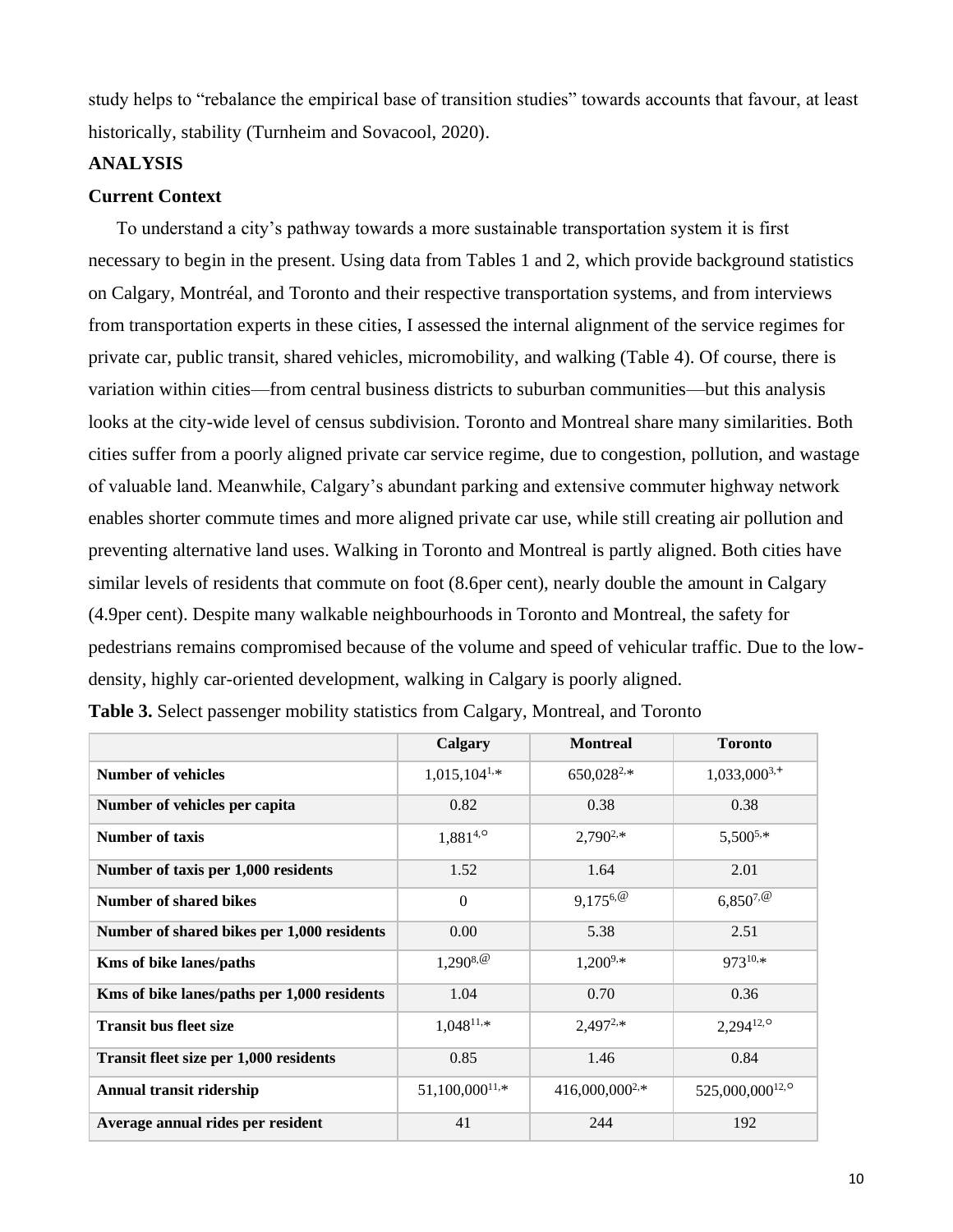| Car park and ride spaces                | $14,069^{13,@}$ | n/a            | $13,090^{14,0}$ |
|-----------------------------------------|-----------------|----------------|-----------------|
| <b>Bike parking at Transit stations</b> | n/a             | $3,256^{15,@}$ | $2,500^{16}$    |

**Legend:** 2021:<sup>@</sup>, 2020: \*, 2019: °, 2018: <sup>+</sup>, 2016: <sup>‡</sup>

**Sources :** <sup>1</sup> Ministry of Transportation, 2021; <sup>2</sup> Communauté métropolitaine de Montréal, 2021; <sup>3</sup> Baxter, 2019; <sup>4</sup> Dippel, 2019; <sup>5</sup> McGran, 2020; <sup>6</sup> Sandler, 2021; <sup>7</sup> Bike Share Toronto, 2021; <sup>8</sup> City of Calgary, 2021; <sup>9</sup> Ville de Montréal, 2020a; <sup>10</sup> City of Toronto, 2020a; <sup>11</sup> Calgary Transit, 2021b; <sup>12</sup> Toronto Transit Commission, 2020; <sup>13</sup> Calgary Transit, 2021a; <sup>14</sup> Toronto Transit Commission, 2021b; <sup>15</sup> STM, 2021b; <sup>16</sup> Toronto Transit Commission, 2021a.

The three cities share some similarities. They all have aligned shared vehicle regimes. While costly compared to public transit, service is frequently available throughout the cities. That said, the market for these services is much larger in Toronto, which boasts a third more taxis per capita than Calgary and ten times more ridesharing drivers than Calgary.

The micromobility regimes for Calgary, Toronto and Montreal are poorly aligned. In general, there is limited bike path connectivity and significant safety concerns when using paths that are not separated from vehicular traffic. All cities have similar amounts of bike lanes/paths. That said, when factoring in population, Calgary has nearly three times more bike paths per capita than Toronto and 35 per cent more than Montreal. Nevertheless, there are many more Toronto (2.7 per cent) and Montreal (3.9 per cent) residents that commute by bike compared to Calgary (1.6 per cent). While Calgary has an extensive recreational path network, its poor connection with residential and commercial areas limits alignment. Montreal has nearly 2.2 times more shared bikes per resident than Toronto but neither of these cities have a shared scooter program. Conversely, Calgary does not have a shared bike program but does have a shared scooter service, albeit with coverage limited to the communities surrounding downtown.

| <b>Internal</b><br><b>Alignment</b> | <b>Private Car</b>                                      | <b>Public Transit</b>                                                  | <b>Shared Vehicles</b><br>(e.g., taxi,<br>ride/car-sharing)                | <b>Micromobility</b><br>(e.g., bikes and<br>scooters)                                           | <b>Walking</b>                                                                                 |
|-------------------------------------|---------------------------------------------------------|------------------------------------------------------------------------|----------------------------------------------------------------------------|-------------------------------------------------------------------------------------------------|------------------------------------------------------------------------------------------------|
|                                     | <b>Poorly aligned</b>                                   | <b>Partly aligned</b>                                                  | <b>Aligned</b>                                                             | <b>Poorly aligned</b>                                                                           | <b>Partly aligned</b>                                                                          |
| <b>Toronto</b>                      | Congestion,<br>pollution, waste<br>of space             | High ridership,<br>high congestion                                     | Frequently<br>available although<br>costly relative to<br>public transport | Limited bike path<br>connectivity,<br>safety concerns                                           | Many walkable<br>neighbourhoods                                                                |
|                                     | <b>Aligned</b>                                          | <b>Poorly aligned</b>                                                  | <b>Aligned</b>                                                             | <b>Poorly aligned</b>                                                                           | <b>Poorly aligned</b>                                                                          |
| Calgary                             | Abundant<br>parking but<br>pollution, waste<br>of space | Low ridership,<br>limited<br>frequency away<br>from major<br>corridors | Frequently<br>available although<br>costly relative to<br>public transport | Extensive<br>recreational path<br>network by<br>limited<br>connectivity with<br>residential and | Extensive<br>recreational path<br>network but<br>many activities<br>not in walking<br>distance |

| Table 4. Current internal alignment of five transportation modes in Calgary, Montreal, and Toronto. |  |
|-----------------------------------------------------------------------------------------------------|--|
|-----------------------------------------------------------------------------------------------------|--|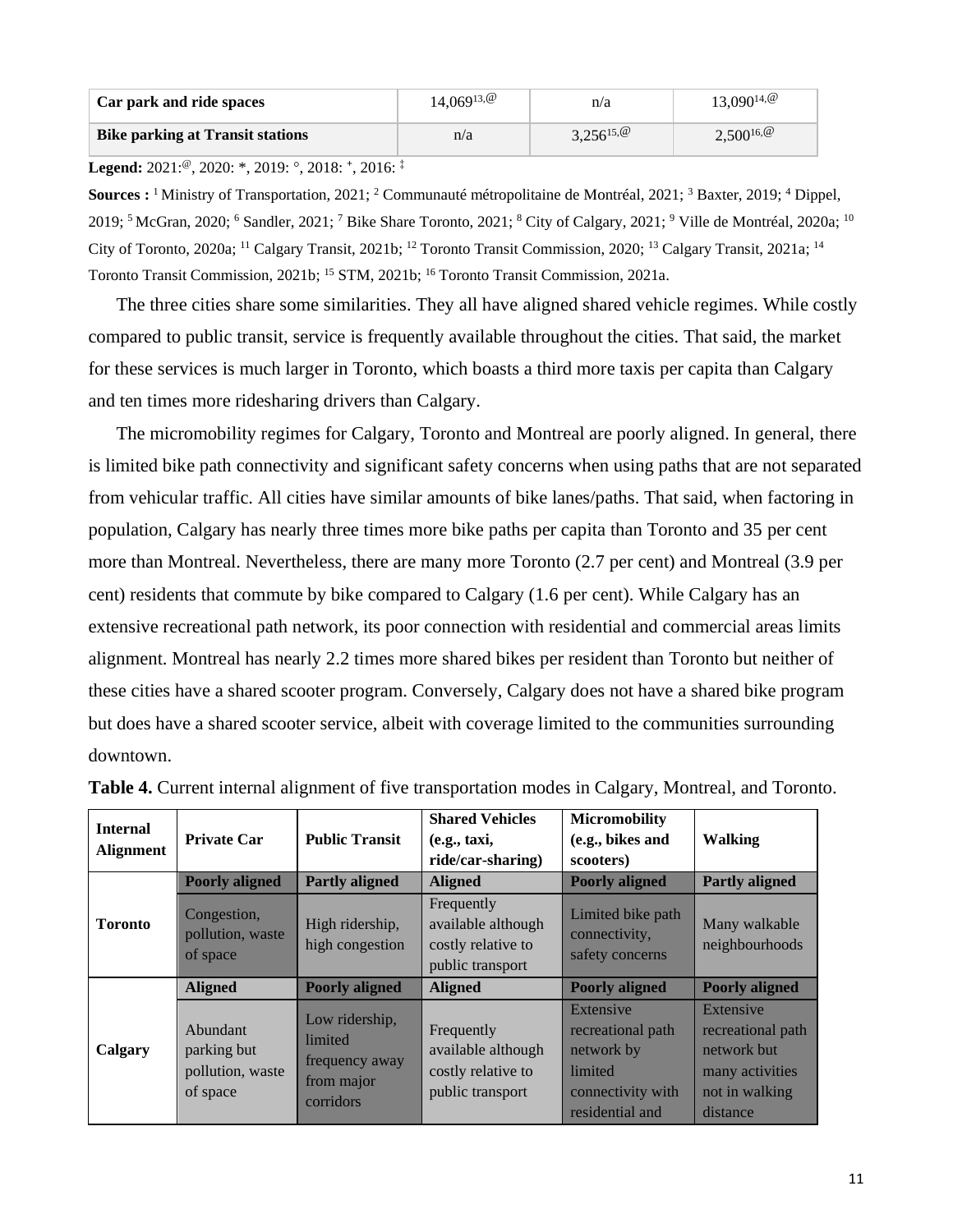|          |                                             |                                                  |                                                                            | commercial areas                                      |                                 |
|----------|---------------------------------------------|--------------------------------------------------|----------------------------------------------------------------------------|-------------------------------------------------------|---------------------------------|
|          | <b>Poorly aligned</b>                       | <b>Aligned</b>                                   | <b>Aligned</b>                                                             | <b>Poorly aligned</b>                                 | <b>Partly aligned</b>           |
| Montréal | Congestion,<br>pollution, waste<br>of space | High ridership,<br>moderate<br>congestion        | Frequently<br>available although<br>costly relative to<br>public transport | Limited bike path<br>connectivity,<br>safety concerns | Many walkable<br>neighbourhoods |
| Legend:  | arrangements                                | Poorly aligned with conflicting institutional    |                                                                            |                                                       |                                 |
|          |                                             | Partly aligned with clear deficits and conflicts |                                                                            |                                                       |                                 |
|          |                                             | Aligned with clear drawbacks remaining           |                                                                            |                                                       |                                 |
|          | Well-aligned                                |                                                  |                                                                            |                                                       |                                 |

Public transport exhibited the most variation. Calgary's public transport service regime is poorly aligned, with low overall ridership and limited frequency away from major corridors. Montreal's public transit service regime is aligned, due to high ridership and only moderate congestion, compared to Toronto's more congested transit system. Montreal has 27 per cent higher ridership per person than Toronto and nearly 6 times greater than Calgary. Despite similar shares of commuters using public transit in Toronto and Montreal, the Québec metropolis has 75 per cent more buses per capita than Toronto's fleet of buses and streetcars, reducing congestion on buses.

Passenger mobility service regimes do not operate independently but rather in conjunction with other service regimes within a broader sectoral regime. Figure 2 shows the assessed degree of alignment between service regimes. All three cities have a polycentric-fragmented sectoral regime, where alignment within and between service regimes is uneven. No city has strong alignment among service regimes—a testament of the current inefficiencies in passenger mobility. That said, some minor variation exists across sectoral regime configuration. Montreal has a moderate alignment between cycling and walking because of the high levels of shared bikes throughout the city, compared to Calgary and Toronto. Due to the Calgary's low ridership of transit and low population density, the linkage between transit and walking is weak relative to Toronto and Montreal.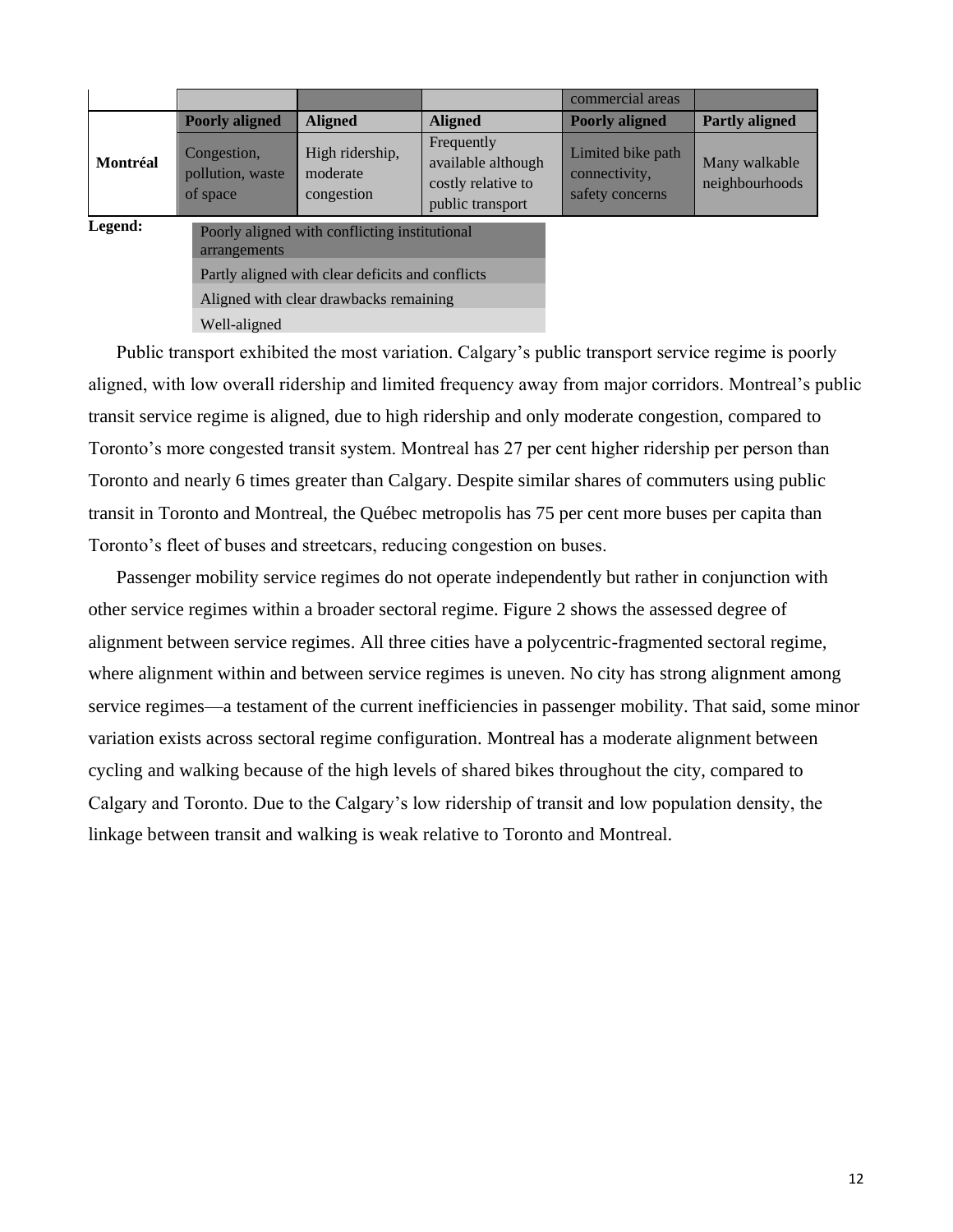

**Fig. 2.** Current passenger transportation sectoral regime configuration for Calgary, Toronto, and Montreal.

#### **Preparing for electromobility**

At present, outside of light rail and subways, electrified passenger transportation in all three cities remains niche (Table 5). Calgary has only 1100 EVs (as of 2019) comprising 0.1 per cent of all passenger vehicles. Toronto has 6200 EVs (as of 2018) comprising 0.6 per cent of all passenger vehicles and Montreal has 7763 EVs (as of 2020) comprising 1.2 per cent of all passenger vehicles. On a per capita basis, Montreal has five times as many EVs than Calgary and twice as many EVs than Toronto. Montreal has nearly five times more charging stations per capita than Calgary and 2.3 times more charging stations per capita than Toronto. However, for Montreal this equates to only 0.7 charging stations per thousand residents. Over 20 per cent of Montreal's shared bike fleet is currently electrified—compared to only 4 per cent in Toronto—while Calgary's shared scooter service is allelectric. Calgary has no e-buses and has made significant recent investment in buses powered by compressed natural gas. Only 1.4 per cent of Montreal's buses are electric, compared to 2.9 per cent in Toronto. Toronto has the highest number of EV transit buses in any North American city, nearly twice as many as Montreal, yet this represents less than 1.5 per cent of the Toronto Transit Commission's bus fleet. When Toronto's electric streetcars are included, Toronto's electric fleet increases to 11.2 per cent. Calgary has no electric buses and instead has made major investments in buses fuelled by compressed natural gas. Given the presently limited diffusion of electromobility technologies, a future of 100 per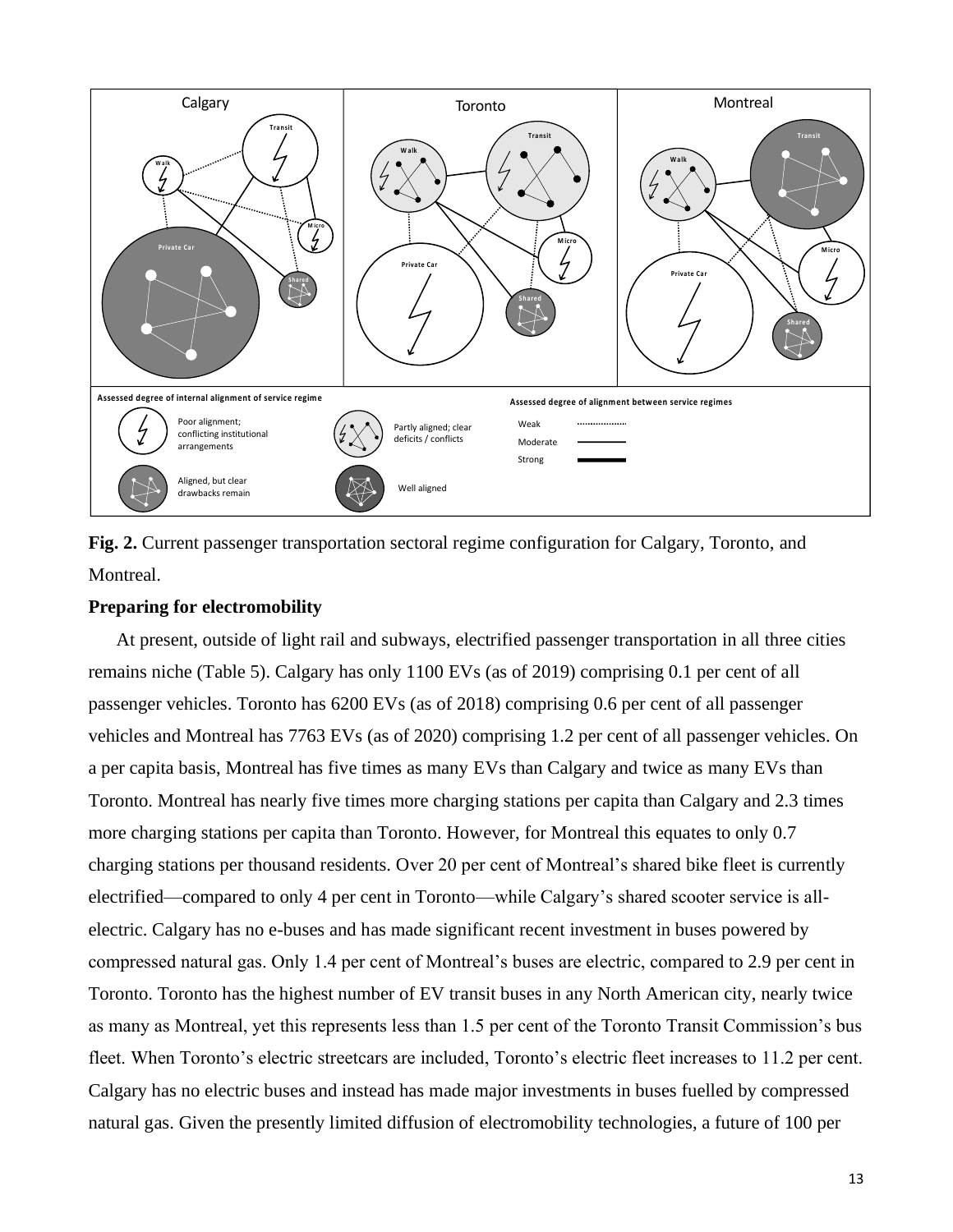cent electrified passenger transport may be challenging to envision.

|                                                           | Calgary      | <b>Montreal</b>    | <b>Toronto</b> |
|-----------------------------------------------------------|--------------|--------------------|----------------|
| Number of EVs (BEVs and PHEVS)                            | $1100^{1,0}$ | $7763^{2,*}$       | $6200^{1,+}$   |
| EV percentage of total passenger vehicles $(\% )$         | 0.11         | 1.19               | 0.60           |
| Number of EVs per 1,000 residents (BEVs and PHEVS)        | 0.89         | 4.55               | 2.27           |
| Number of EV public charging stations                     | $186^{3,*}$  | $1258^{4,*}$       | $864^{5,*}$    |
| Number of public EV charging stations per 1,000 residents | 0.15         | 0.74               | 0.32           |
| <b>Number of shared e-scooters</b>                        | $1500^{6}$   | $\Omega$           | $\Omega$       |
| Number of shared e-bikes                                  | $\theta$     | $1,905^{7,\omega}$ | $300^{8,*}$    |
| Number of operating battery electric buses                | $\Omega$     | $7^{9,*}$          | $60^{10, 60}$  |
| % of e-buses and street cars                              | 0.00         | 0.28               | 11.25          |

|  |  |  |  | Table 5. Select electromobility statistics from Calgary, Montreal, and Toronto |  |
|--|--|--|--|--------------------------------------------------------------------------------|--|
|  |  |  |  |                                                                                |  |

**Legend:** 2021:<sup>@</sup>, 2020: \*, 2019: °, 2018: <sup>+</sup>, 2016: <sup>‡</sup>

**Sources:** <sup>1</sup> Thomas, 2019; <sup>2</sup> Communauté métropolitaine de Montréal, 2021; <sup>3</sup> ChargeHub, 2021a; <sup>4</sup> ChargeHub, 2021b; <sup>5</sup> ChargeHub, 2021c; <sup>6</sup>Villani, 2021; <sup>7</sup> Sandler, 2021; <sup>8</sup>Rider, 2020; <sup>9</sup> STM, 2021a; <sup>10</sup>Jarratt, 2021.

However, policymakers, advocates and automakers are making headway. Policy targets are strengthening as sustainable transportation coalitions gain influence and transformative climate action enters mainstream policy discourse. Deep decarbonization goals have been adopted by the three cities and major automakers. Calgary has set a 2050 GHG emission reduction target of 80 per cent below 2005 levels (City of Calgary, 2018). The 2020 Calgary Transportation Plan calls for the entire municipal fleet to be zero-emission by 2050 (City of Calgary, 2020). In 2019, Toronto adopted a netzero by or sooner 2050 goal. Toronto's TransformTO plan (2017) and EV Strategy (2020) both advanced the goal of 100 per cent of zero-emission vehicles (City of Toronto, 2020b). The Toronto Transit Commission plans to be 100 per cent zero-emission by 2040. Like Toronto, Montreal also has a mid-century net-zero emission goal and an emission-free bus fleet by 2040 (Ville de Montréal, 2020b). However, Montréal also plans to ban ICEVs from the greater downtown core by 2030 and starting in 2025 only acquire fully electric buses (STM, 2021a). Major automakers have followed announcing the end of new ICEV models. In 2020, General Motors announced the goal selling only zero-emissions vehicles from 2035 onwards. Meanwhile, Volkswagen is investing nearly \$42 billion US in EVs by 2025 (Home, 2021). Over the last five years, technological innovation, automaker, and municipal commitments have radically altered the likelihood of electrified passenger mobility.

#### **Electromobility in 2040**

Extending city-specific trends, using data from long-term municipal transportation plans and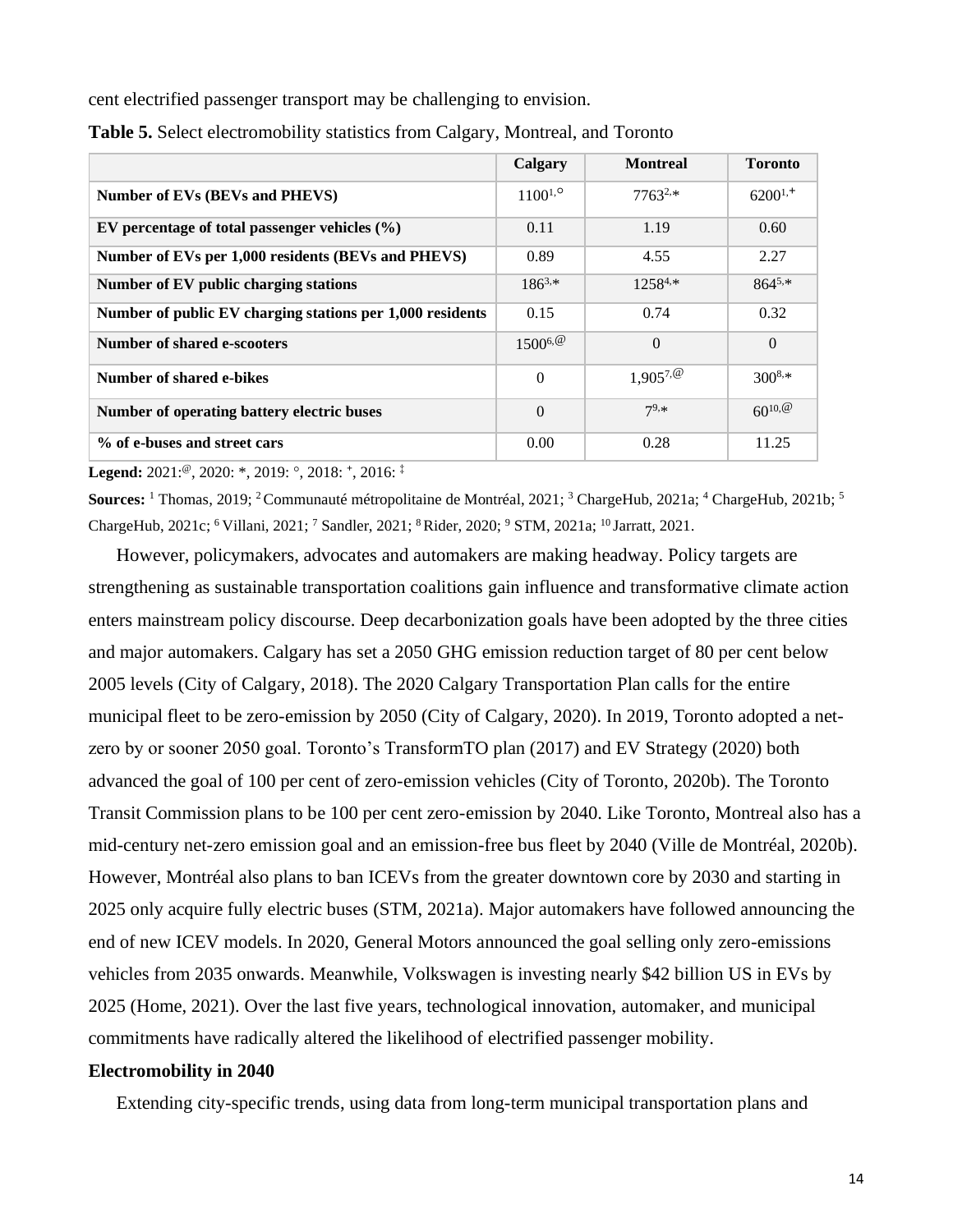insights drawn from interviews, this section examines how the service and sectoral regimes of passenger transportation may compare within and across cases in 2040. This year was selected because, if electrification plans are realized, it would represent the middle to late stages of a transition for personal mobility. As in the past, the transition towards greater electromobility for each city will be different because of different policy approach and pre-existing place-specific factors (e.g., demographic, economic, political).

In 2040, the internal alignment of private cars, public transport, and micromobility improve for most of the cities (Table 6). All cities experience reduced overall pollution from private vehicles, however rapid population growth in Toronto's private vehicle-dependent suburbs worsens congestion. Public transportation alignment also rises in the three cities as more investment improves transit frequency and reliability and quiet, pollution-free buses improves user experience. Meanwhile, the extended range possible from electric bikes/scooters and improved bike path infrastructure increases its modal share and reduces congestion on roads and public transit. Electrifying personal transport does not significantly impact walking. Electrification does not substantially alter the taxi and ride/carsharing regime, as these services remain more expensive relative to public transport.

| <b>Internal</b><br><b>Alignment</b> | <b>Private Car</b>                                | <b>Public</b><br><b>Transport</b>                                                             | <b>Shared</b><br><b>Vehicles</b><br>(e.g., taxi,<br>ride/car-<br>sharing)        | Micromobility (e.g.,<br>bikes and scooters)                                                                                                                                    | <b>Walking</b>                                                                              |
|-------------------------------------|---------------------------------------------------|-----------------------------------------------------------------------------------------------|----------------------------------------------------------------------------------|--------------------------------------------------------------------------------------------------------------------------------------------------------------------------------|---------------------------------------------------------------------------------------------|
|                                     | <b>Poorly</b><br>aligned                          | <b>Aligned</b>                                                                                | <b>Aligned</b>                                                                   | <b>Aligned</b>                                                                                                                                                                 | <b>Partly aligned</b>                                                                       |
| <b>Toronto</b>                      | Worsened<br>congestion,<br>waste of<br>space      | High ridership,<br>improved<br>service<br>frequency and<br>coverage,<br>congestion<br>remains | Frequently<br>available<br>although<br>costly relative<br>to public<br>transport | Improved bike path<br>connectivity, e-bikes<br>extend range, safety<br>concerns                                                                                                | Many walkable<br>neighbourhoods                                                             |
|                                     | <b>Well-aligned</b>                               | <b>Partly aligned</b>                                                                         | <b>Aligned</b>                                                                   | <b>Partly aligned</b>                                                                                                                                                          | <b>Poorly aligned</b>                                                                       |
| Calgary                             | Waste of<br>space - but<br>city is low<br>density | Moderate<br>ridership,<br>limited<br>frequency<br>away from<br>major corridors                | Frequently<br>available<br>although<br>costly relative<br>to public<br>transport | Extensive recreational<br>path network, e-bikes<br>extend range for<br>commuters, low-density<br>residential and distant<br>commercial centres<br>unaligned with user<br>needs | Extensive<br>recreational path<br>network but many<br>activities not in<br>walking distance |
| Montréal                            | <b>Partly-</b><br>aligned                         | <b>Well-aligned</b>                                                                           | <b>Aligned</b>                                                                   | <b>Aligned</b>                                                                                                                                                                 | <b>Partly aligned</b>                                                                       |

Table 6. Potential 2040 alignment of transportation modes in Calgary, Montreal, and Toronto.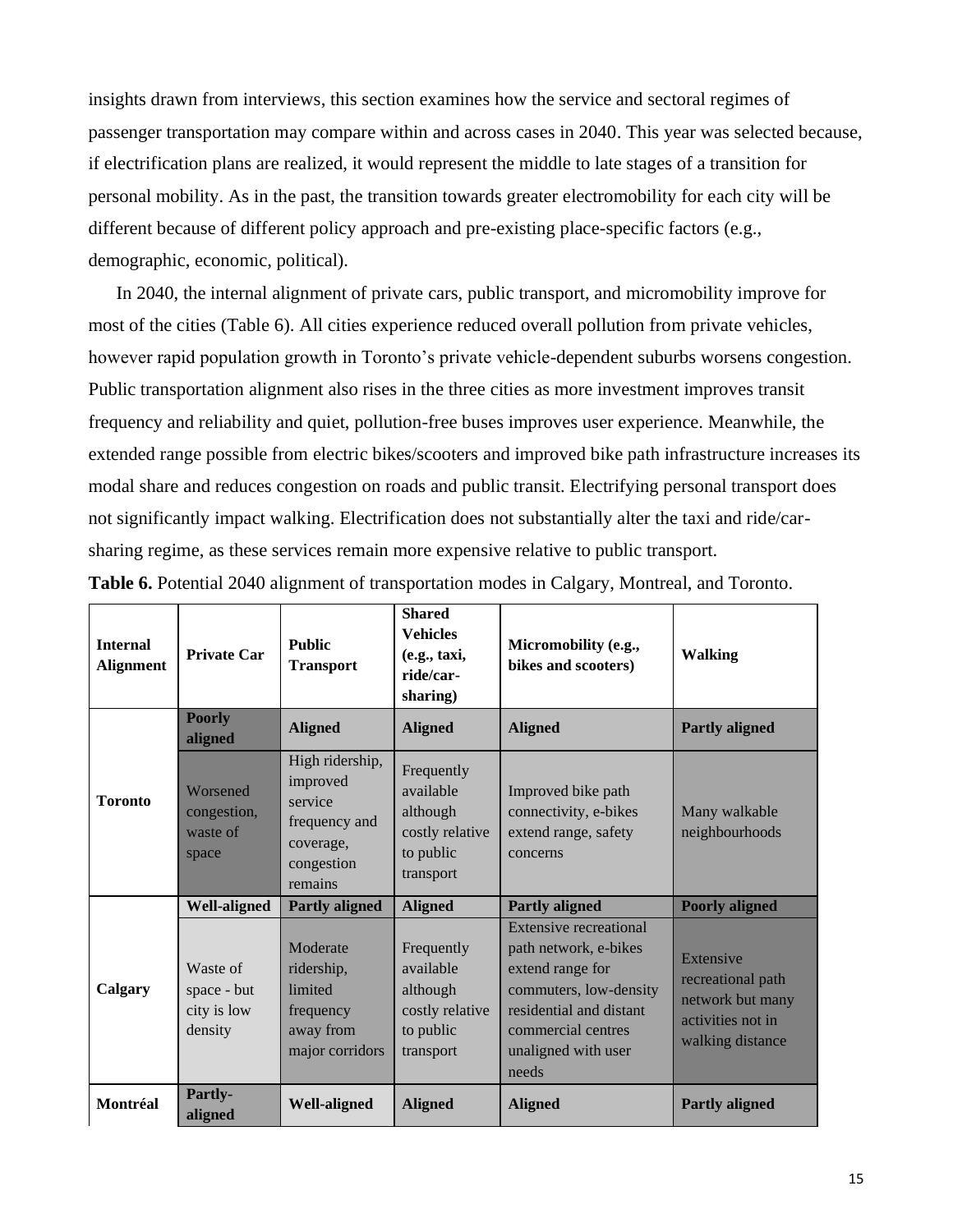|         | Congestion,<br>waste of<br>space | High ridership,<br>improved<br>service<br>frequency and<br>coverage | Frequently<br>available<br>although<br>costly relative<br>to public<br>transport | Improved bike path<br>connectivity, e-bikes<br>extend range, safety<br>concerns | Many walkable<br>neighbourhoods |
|---------|----------------------------------|---------------------------------------------------------------------|----------------------------------------------------------------------------------|---------------------------------------------------------------------------------|---------------------------------|
| Legend: | arrangements                     | Poorly aligned with conflicting institutional                       |                                                                                  |                                                                                 |                                 |
|         |                                  | Partly aligned with clear deficits and conflicts                    |                                                                                  |                                                                                 |                                 |
|         |                                  | Aligned with clear drawbacks remaining                              |                                                                                  |                                                                                 |                                 |
|         | Well-aligned                     |                                                                     |                                                                                  |                                                                                 |                                 |

When assessed as an interlocking sectoral regime, the impact of electrifying personal transport takes on additional significance. Like Schippl and Truffer (2020), we classify the highly electrified 2040 sectoral regime as polycentric-semi-aligned for all three cities (Figure 3). Overall, the internal alignment of service regimes has improved and the alignment among service regimes has strengthened. However, the relative alignment between service regimes, much like their internal alignment, varies across the three cities. In Calgary, the alignment between private vehicles and public transit has improved as electrified light rail is extended and park and ride facilities expanded. Improved and electrified public transit also strengthens alignment with walking, shared vehicles, and micromobility. Of the three cities, Montreal boasts the strongest alignment across different service regimes. Influenced by consistent and ambitious municipal and provincial active mobility and transport electrification policies, Montreal sees strong alignment between cycling/scooters and walking with other transport modes, particularly public transit. While Toronto has the same ratio of strong/moderate/weak linkages among service regimes as Calgary, Toronto's strong connections rest not with private vehicles but primarily between public transit and cycling/scooters, and shared vehicles and walking. However, Toronto's link between micromobility and walking is moderate as the biking infrastructure is not as extensive as Calgary's or as integrated as Montreal's.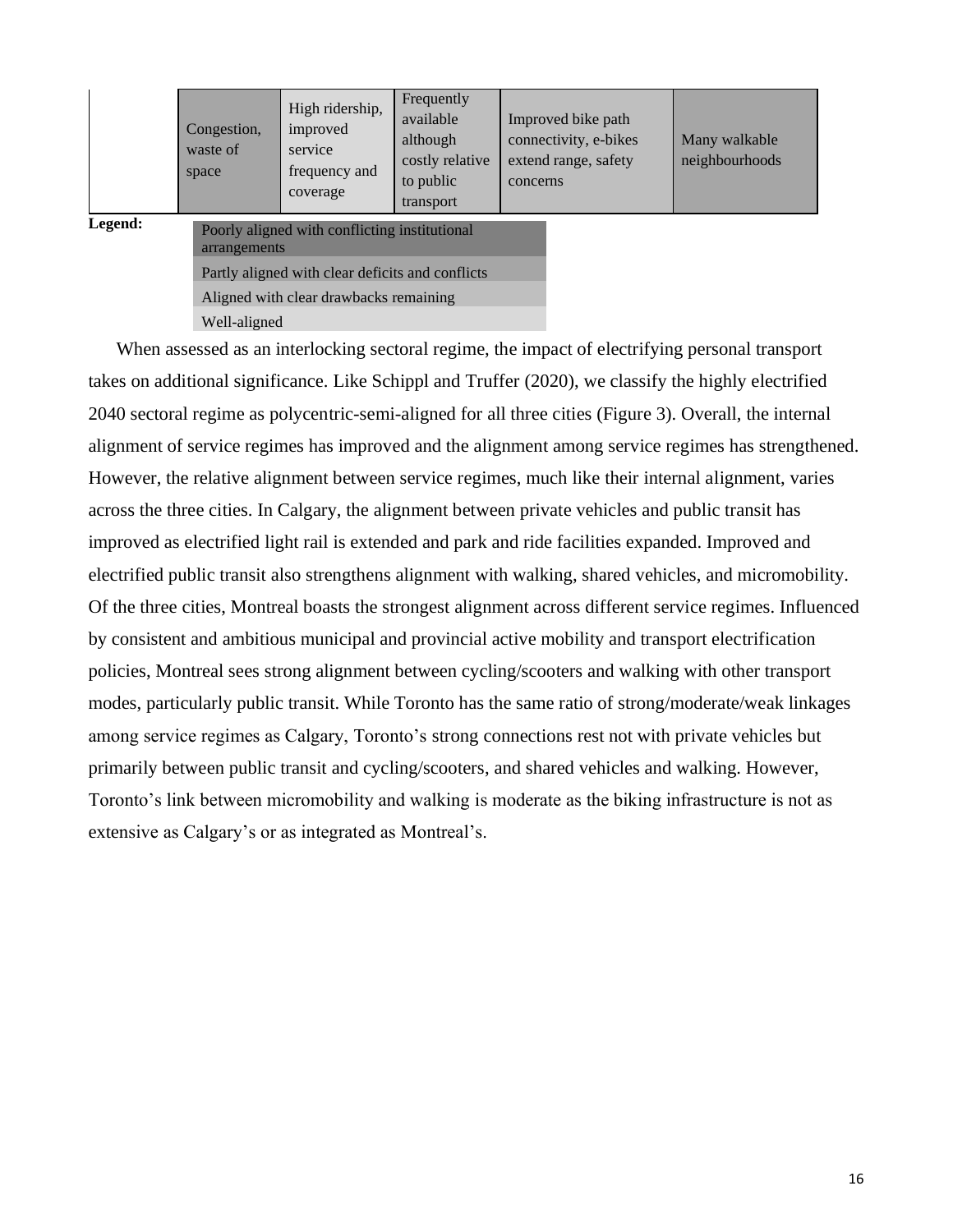

**Fig. 3.** Potential 2040 passenger transportation sectoral regime configuration for Calgary, Toronto, Montreal.

#### **DISCUSSION AND CONCLUSION**

The rise of electromobility holds the potential to transform how people move within cities. However, as is already being seen, electromobility will manifest differently across cities. The rate and degree of e-mobility integration is dependent on a host of factors. This analytical framework provides the analyst with a more complex understanding of how a new mobility technology may impact the function of a broader sectoral regime. They rightly underscore the influence of spatial forms in shaping transition trajectories. Low-density cities, like Calgary, present challenges and opportunities for transportation electrification. Suburban communities are not often faced with EV charging challenges associated with houses that lack off-street parking or multi-unit residential buildings. Yet, those same low-density neighbourhoods make frequent public transit service more challenging, regardless of fuel source. Adding to the challenge, the internal alignment of micromobility and walking regimes is often weakened in lower-density cities. In sprawling cities, single-use zoning and vast distances between commercial services and public amenities create persistent barriers for improving alignment within and among these service regimes.

The framework also operationalizes how service regimes interact. As stressed by Fuenfschilling and Truffer (2014), many previous applications of the regime concept within the socio-technical transitions literature have simplified the institutional relations within and among regimes. By contrast, this framework provides the analytical architecture to navigate the institutional complexities associated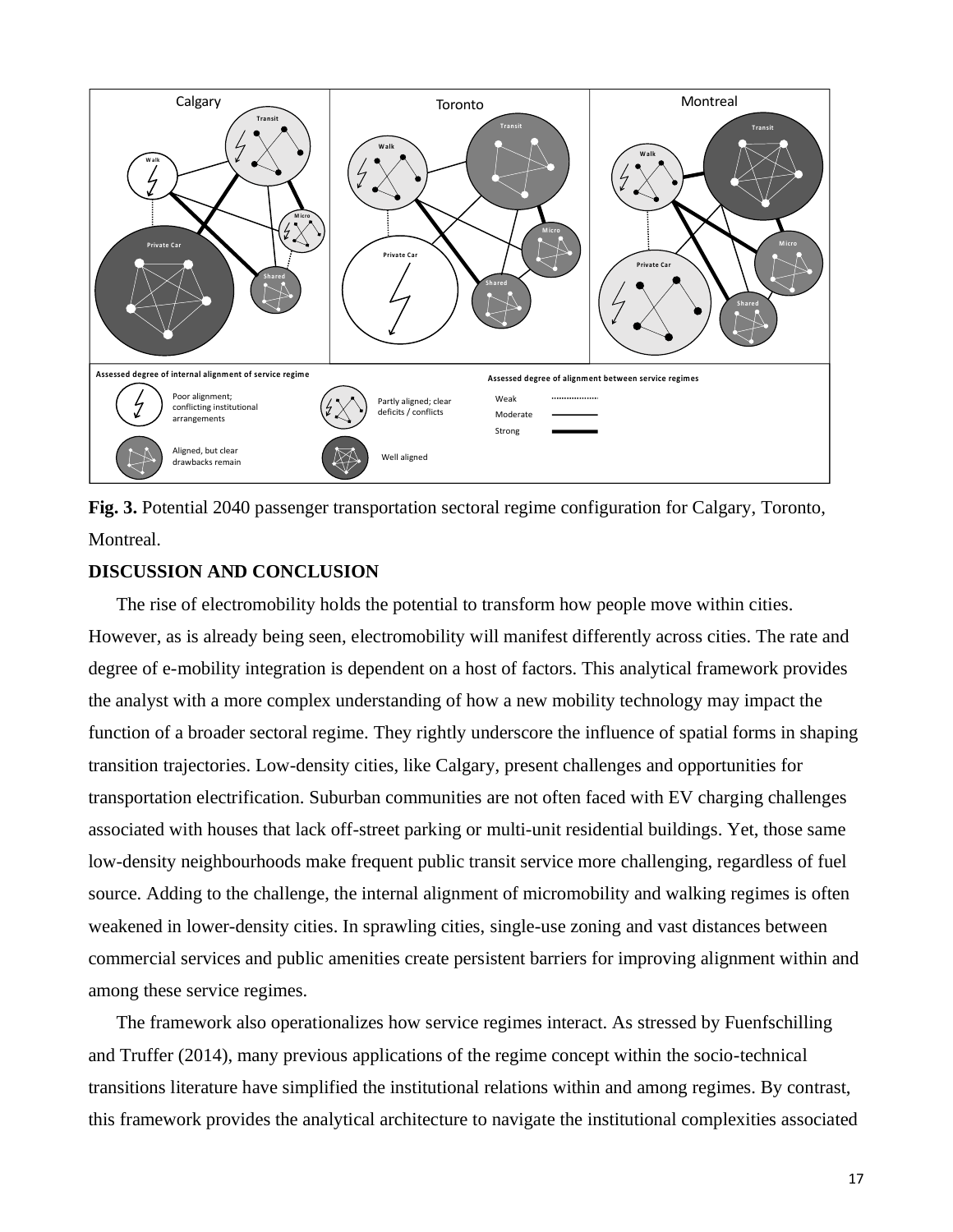with socio-technical regime change. While this study focussed on electrification technologies, the framework could also examine the simultaneous impact from other technologies, such as integrated ticketing or first and last mile transportation services. In doing so, the framework could layer on additional complexities to help the analyst understand the impacts of simultaneous technological change on different service regimes and the broader sectoral regime.

Beyond simply applying the framework of van Welie et al. (2018) and Schippl and Truffer (2020), this study extends their work in two important ways. First, rather than relying on archetypes of urban and rural land use, I operationalize the framework using a diversity of urban contexts. Even among three major cities in a single country analytically useful variation exists. Second, using informed conjecture based on existing trends and expert interviews, I extrapolate how electrification can impact not only private cars and car-sharing/taxis—as considered in Schippl and Truffer (2020)—but also how this technology will impact public transit and micromobility. The rapid growth of electric bikes and scooters and the ambitious electrification plans of many public transit authorities suggest broader impacts than what Schippl and Truffer (2020) depicted.

As with other radical low carbon innovations, the adoption of zero-emission passenger transportation involves pervasive uncertainty for users and service providers. Governance challenges abound. For policymakers, several policy approaches can be taken to govern through this risky sociotechnical environment: **resistance** (planning for the worst possible case), **resilience** (ensuring rapid recovery), and **adaptation** (modifying policies as the context evolves) (Geels et al., 2018; Walker et al., 2010). These approaches are not mutually exclusive and can be pursued at the same time. Van Welie et al.'s (2018) framework on service and sectoral regimes represents a useful tool for policy actors adopting these three approaches to understand and manage the risks associated with wide-scale deployment of electromobility.

**1) Resistance.** The framework can anticipate worst case scenarios by highlighting potential unintended regime interactions and misalignment of constituent elements within a given sector. For instance, poor integration of biking infrastructure with other transport modes can not only result in unsafe or disconnected biking infrastructure but impede private vehicles or public transit. More positively, the framework can also identify unforeseen synergies among service regimes which create unanticipated benefits.

**2) Resilience.** Rapid technological change, shifting consumer demand, or the collapse of important local industries can all destabilize passenger transportation systems. To survive or even thrive amidst change, Elinor Ostrom (2010) found that polycentric approaches to natural resource governance can lead to more sustainable outcomes. Similarly, although not tested here, a more connected and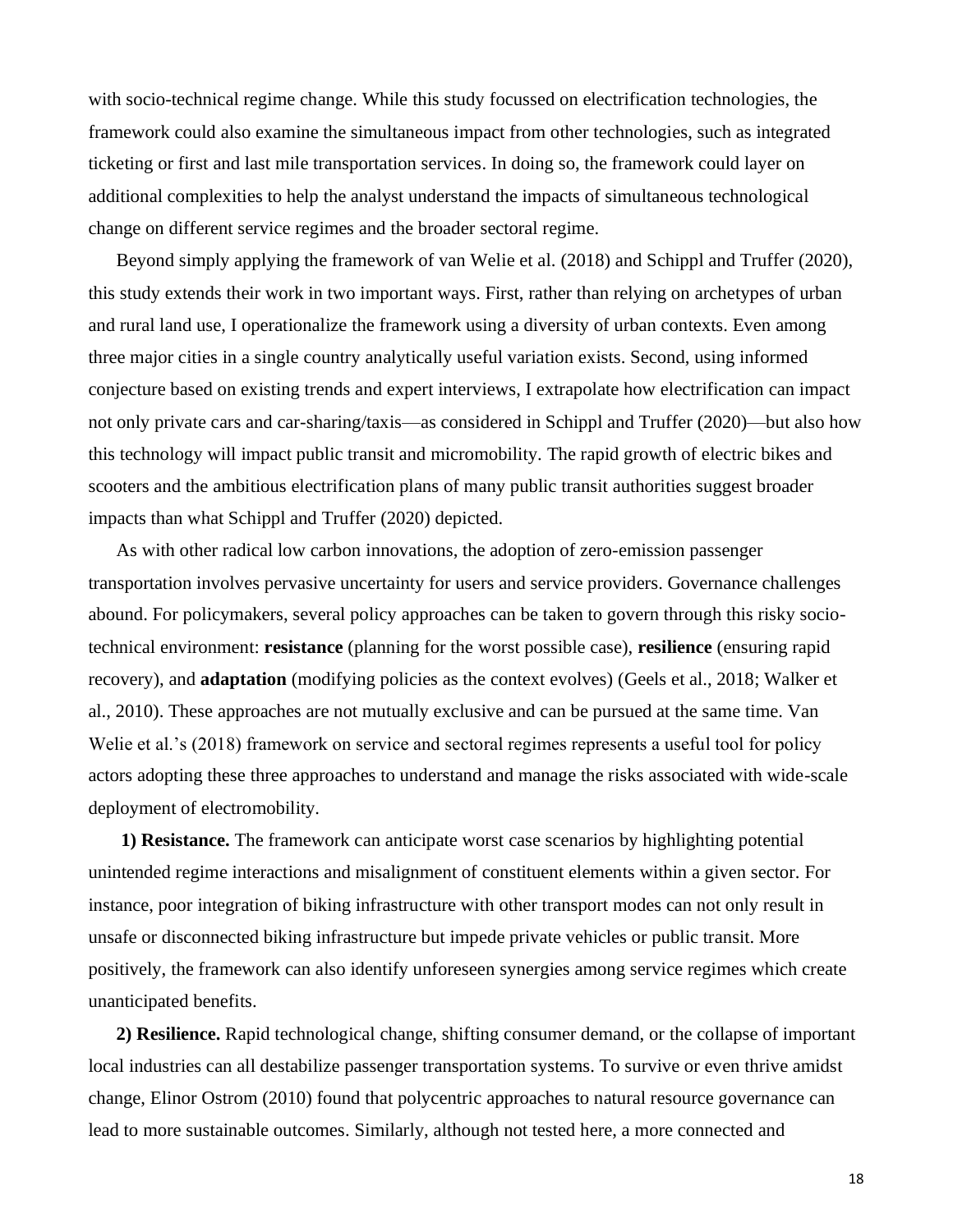polycentric governance approach to the transportation sector may result in swifter recovery from exogenous or endogenous shocks compared to systems fragmented and siloed transportation systems. This framework provides insights on how to strengthen the linkages within and across service regimes to enable greater flexibility and system complementarity.

**3) Adaptation.** Flexible policies can be relatively responsive to changing and deeply uncertain conditions. By involving relevant policy actors in the regular update of these framework assessments, policymakers can be informed by an evolving knowledge base across an entire sectoral regime. Linked to resilience, adaptive policies that promote adaptive and integrated infrastructure can also improve the functioning of sectoral regimes. For instance, in 2021 the Calgary Parking Authority built a 503 vehicle and 99-bicycle parking garage that can be easily retrofitted to accommodate EV charging or additional residential or commercial space should the need exist in the future (Dippel, 2021).

How can cities best prepare for electromobility? In short, they can strengthen a diversity of mobility options and improve alignments within and across these options. In doing so, these preparative actions hedge the risks associated with an electromobility transition while creating important redundancies. For a historically private vehicle-centric passenger transportation system this may create "inefficiencies" such as limiting parking spaces, reducing road widths, or slowing posted speed limits. However, in light of the accelerating electromobility transition, these so-called inefficiencies enable cities to simultaneously pursue adaption, resilience, and adaptation strategies. Such an approach also encourages municipal policymakers to address the not insignificant number of inefficiencies associated with extreme dependence on private vehicle use (e.g., traffic congestion, air pollution, noise, safety, competition with other more productive land uses). Beyond this, policy preparedness for electromobility also means grounding policy responses in the local context. For instance, a shared escooter pilot program in Calgary has been largely successful however initial attempts to introduce escooters in Montreal and Toronto have faced strong concerns from community groups and city officials. These two, relatively more densely populated cities have higher pedestrian traffic than in Calgary and consequently scooter parking competes with other existing sidewalk uses and users, including the elderly and mobility impaired.

However helpful this framework may be, analytical gaps still remain and provide the basis for future lines of inquiry and framework improvements. **1) Multi-level governance.** Future research could better consider the constraints and opportunities associated with multi-level governance. In Canada, provincial and federal governments play crucial roles in regulating passenger mobility and funding infrastructure. The stability and directionality of this support (e.g., highway or public transit infrastructure, conventional or electric bus funding) can improve the preparedness of cities for the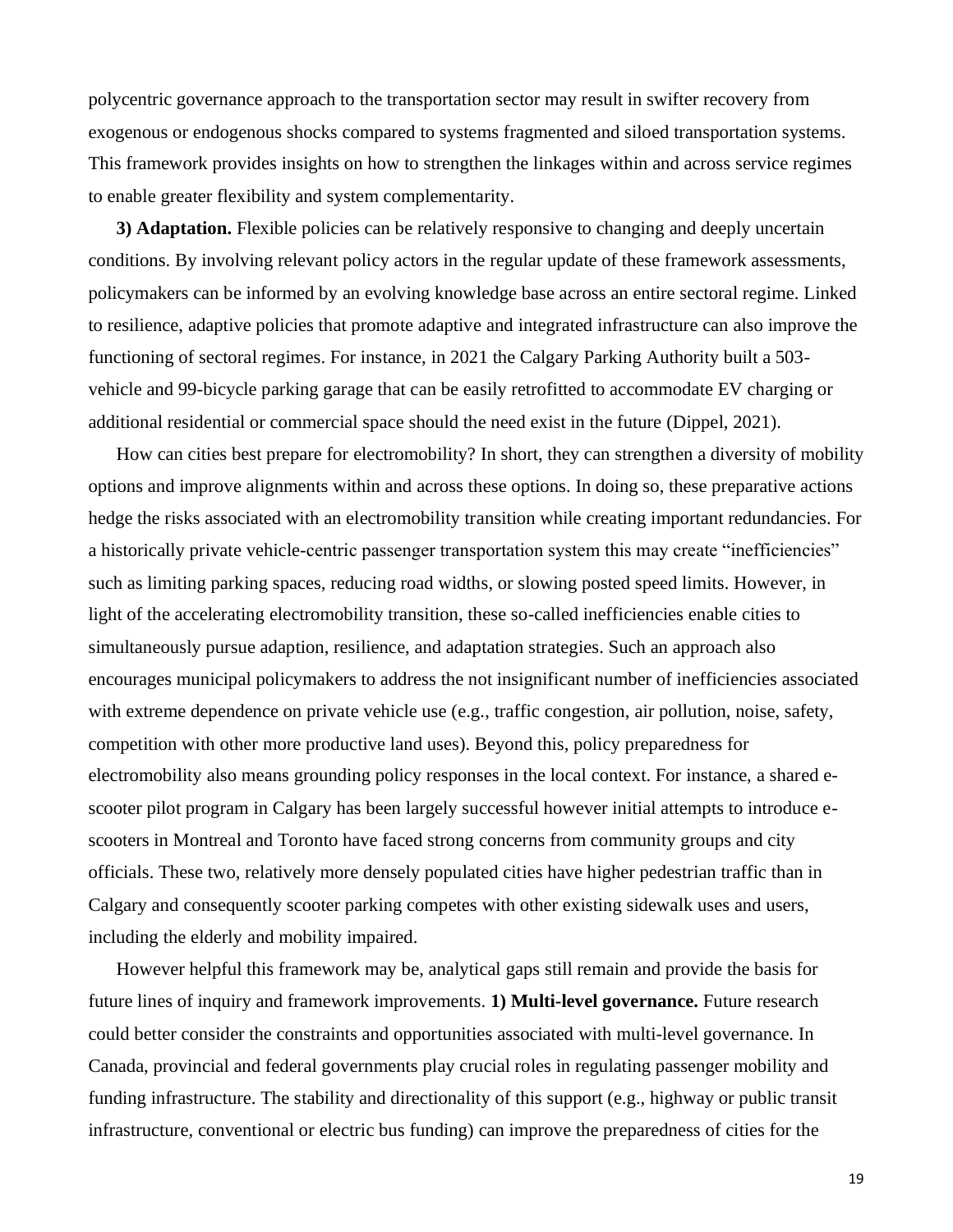transition to electrified transportation. **2) Data disaggregation.** While this project provided more complexity to the rural-urban typologies of Schippl and Truffer (2020), further detail on urban forms could help identify alignment within and among service regimes at the level of neighbourhoods. This could generate more insights into, for example, the governance of electromobility in Montréal's 19 boroughs—which have permitting and planning authority that can shape electromobility adoption. **3)** 

**Intersectoral interactions.** Beyond the interplay between service regimes within the larger passenger mobility sectoral regime, other sectors inevitably impact how people get around. Of the cases examined here, interviewees confirmed that the electricity sector has had a profound impact on the uptake of electromobility in Quebec (Lemphers et al., 2021), Ontario's ICEV-dominated auto manufacturing sector has shaped Toronto's response, and Alberta's oil and gas industry has constrained the adoption of electromobility policies in Calgary (Wolfe and Lemphers, 2023). Subsequent research could extend the scope of this study to explore these intersectoral interactions through a multi-system perspective (Rosenbloom, 2020), and generate insights on Geels et al.'s call for system reconfiguration.

#### **References**

Baxter, J., 2019. Electric Vehicle Strategy, City of Toronto.

- <https://www.toronto.ca/legdocs/mmis/2020/ie/bgrd/backgroundfile-141238.pdf> (Accessed 21 July 2021).
- Bergek, A., Hekkert, M., Jacobsson, S., Markard, J., Sandén, B., Truffer, B., 2015. Technological innovation systems in contexts: Conceptualizing contextual structures and interaction dynamics. Environmental Innovation and Societal Transitions 16 (2015) 51-64, <http://dx.doi.org/10.1016/j.eist.2015.07.003>
- Bike Share Toronto, 2021. Experience Toronto in a whole new way, [https://bikesharetoronto.com/.](https://bikesharetoronto.com/) (Accessed 21 July 2021).
- Binz, C., Coenen, L., Murphy, J.T., Truffer, B., 2020. Geographies of transition—From topical concerns to theoretical engagement: A comment on the transitions research agenda. Environmental Innovation and Societal Transitions 34 (2020) 1-3, <http://dx.doi.org/10.1016/j.eist.2019.11.002>
- Booth, L., Norman, R., Pettigrew, S., 2019. The potential implications of autonomous vehicles for active transport. Journal of Transport & Health 15 (2019) 100623, <http://dx.doi.org/10.1016/j.jth.2019.100623>

Calgary Transit, 2021a. Park and Ride Locations, [https://www.calgarytransit.com/content/transit/en/home/park-and-ride/locations.html.](https://www.calgarytransit.com/content/transit/en/home/park-and-ride/locations.html) (Accessed 21 July 2021).

- Calgary Transit, 2021b. Statistics for 2020, [https://www.calgarytransit.com/content/transit/en/home/about-calgary-transit/facts-and](https://www.calgarytransit.com/content/transit/en/home/about-calgary-transit/facts-and-figures/statistics.html)[figures/statistics.html.](https://www.calgarytransit.com/content/transit/en/home/about-calgary-transit/facts-and-figures/statistics.html) (Accessed 21 July 2021).
- ChargeHub, 2021a. Calgary, Alberta EV Charging Stations Info, [https://chargehub.com/en/countries/canada/alberta/calgary.html.](https://chargehub.com/en/countries/canada/alberta/calgary.html) (Accessed 21 July 2021).
- ChargeHub, 2021b. Montréal, Québec EV Charging Stations Info, [https://chargehub.com/en/countries/canada/quebec/montreal.html.](https://chargehub.com/en/countries/canada/quebec/montreal.html) (Accessed 21 July 2021).
- ChargeHub, 2021c. Toronto, Ontario EV Charging Stations Info, [https://chargehub.com/en/countries/canada/ontario/toronto.html.](https://chargehub.com/en/countries/canada/ontario/toronto.html) (Accessed 21 July 2021).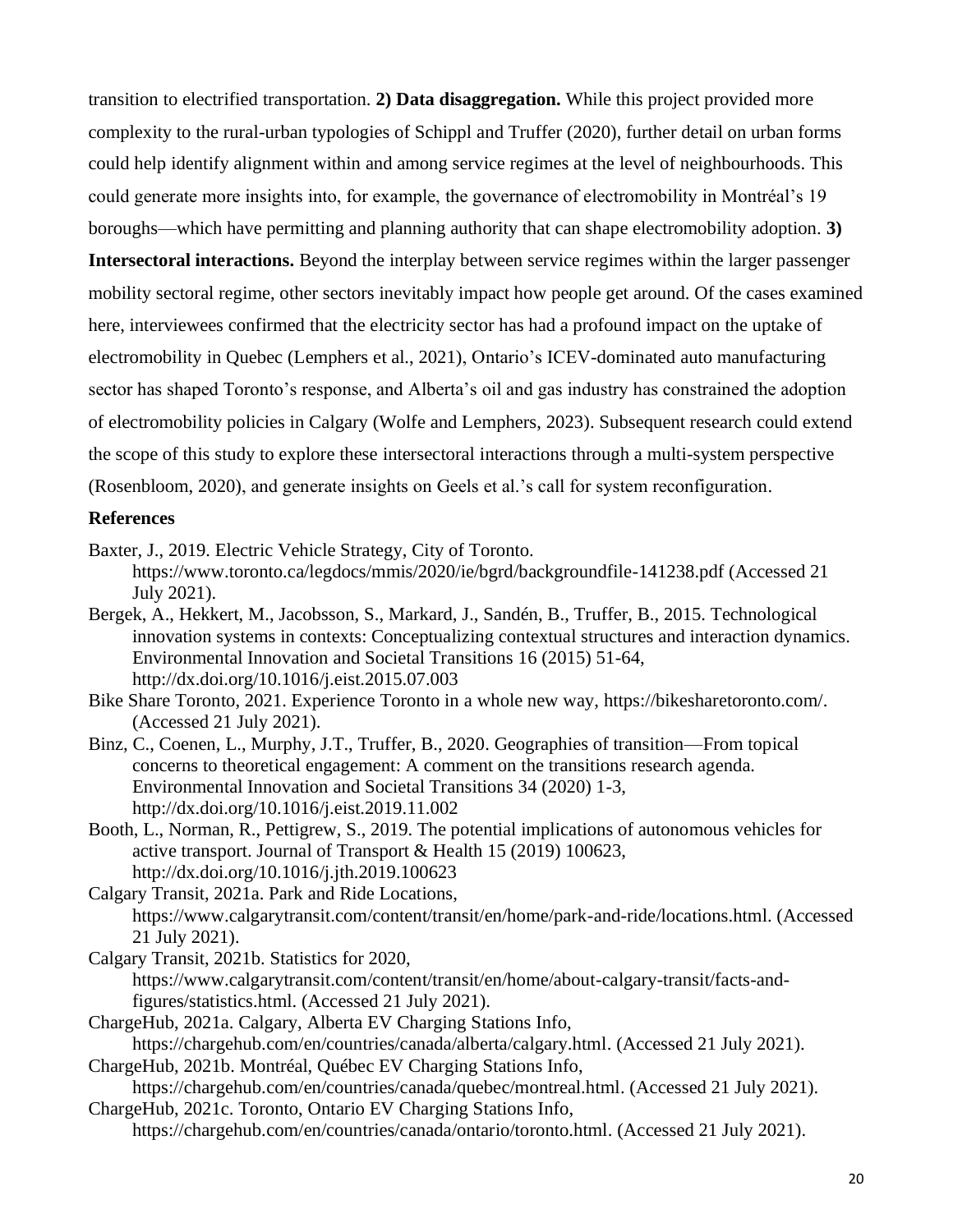- City of Calgary, 2018. Climate Resilience Strategy: MItigation & Adaptation Action Plans. City of Calgary, Calgary.
- City of Calgary, 2020. Calgary Transportation Plan, City of Calgary. [https://www.calgary.ca/transportation/tp/planning/calgary-transportation-plan/calgary](https://www.calgary.ca/transportation/tp/planning/calgary-transportation-plan/calgary-transportation-plan-ctp.html)[transportation-plan-ctp.html](https://www.calgary.ca/transportation/tp/planning/calgary-transportation-plan/calgary-transportation-plan-ctp.html) (Accessed 21 July 2021).
- City of Calgary, 2021. Pathways and Trails, [https://www.calgary.ca/csps/parks/pathways/pathways-in](https://www.calgary.ca/csps/parks/pathways/pathways-in-calgary.html#:~:text=In%20fact%2C%20Calgary%20has%20the,and%2096%20km%20of%20trails)[calgary.html#:~:text=In%20fact%2C%20Calgary%20has%20the,and%2096%20km%20of%20tr](https://www.calgary.ca/csps/parks/pathways/pathways-in-calgary.html#:~:text=In%20fact%2C%20Calgary%20has%20the,and%2096%20km%20of%20trails) [ails.](https://www.calgary.ca/csps/parks/pathways/pathways-in-calgary.html#:~:text=In%20fact%2C%20Calgary%20has%20the,and%2096%20km%20of%20trails) (Accessed 21 July 2021).
- City of Toronto, 2020a. Cycling & Pedestrian Projects: Network Status, [https://www.toronto.ca/services-payments/streets-parking-transportation/cycling-in](https://www.toronto.ca/services-payments/streets-parking-transportation/cycling-in-toronto/cycle-track-projects/network-status/)[toronto/cycle-track-projects/network-status/.](https://www.toronto.ca/services-payments/streets-parking-transportation/cycling-in-toronto/cycle-track-projects/network-status/) (Accessed 21 July 2021).
- City of Toronto, 2020b. Electric Vehicles, [https://www.toronto.ca/services-payments/water](https://www.toronto.ca/services-payments/water-environment/environmentally-friendly-city-initiatives/reports-plans-policies-research/electric-vehicles/#:~:text=The%20Strategy%20identifies%20a%20range,carbon%20energy%20sources%20by%202050)[environment/environmentally-friendly-city-initiatives/reports-plans-policies-research/electric](https://www.toronto.ca/services-payments/water-environment/environmentally-friendly-city-initiatives/reports-plans-policies-research/electric-vehicles/#:~:text=The%20Strategy%20identifies%20a%20range,carbon%20energy%20sources%20by%202050)[vehicles/#:~:text=The%20Strategy%20identifies%20a%20range,carbon%20energy%20sources%](https://www.toronto.ca/services-payments/water-environment/environmentally-friendly-city-initiatives/reports-plans-policies-research/electric-vehicles/#:~:text=The%20Strategy%20identifies%20a%20range,carbon%20energy%20sources%20by%202050) [20by%202050.](https://www.toronto.ca/services-payments/water-environment/environmentally-friendly-city-initiatives/reports-plans-policies-research/electric-vehicles/#:~:text=The%20Strategy%20identifies%20a%20range,carbon%20energy%20sources%20by%202050) (Accessed 5 May 2021).
- Coenen, L., Benneworth, P., Truffer, B., 2012. Toward a spatial perspective on sustainability transitions. Research Policy 41(6) (2012) 968-979,<http://dx.doi.org/10.1016/j.respol.2012.02.014>
- Communauté métropolitaine de Montréal, 2021, Grand Montréal en statistiques, [http://observatoire.cmm.qc.ca/observatoire-grand-montreal/outils-statistiques-interactifs/grand](http://observatoire.cmm.qc.ca/observatoire-grand-montreal/outils-statistiques-interactifs/grand-montreal-en-statistiques/)[montreal-en-statistiques/](http://observatoire.cmm.qc.ca/observatoire-grand-montreal/outils-statistiques-interactifs/grand-montreal-en-statistiques/) (Accessed 21 July 2021).
- Dippel, S., 2019, Calgary taxis lose market share to ride-hailing companies, city data shows, CBC News, 4 February, [https://www.cbc.ca/news/canada/calgary/city-taxi-uber-tnc-](https://www.cbc.ca/news/canada/calgary/city-taxi-uber-tnc-1.5003434#:~:text=There%20are%20approximately%204%2C500%20taxi,licensed%20to%20drive%20for%20TNCs)[1.5003434#:~:text=There%20are%20approximately%204%2C500%20taxi,licensed%20to%20dri](https://www.cbc.ca/news/canada/calgary/city-taxi-uber-tnc-1.5003434#:~:text=There%20are%20approximately%204%2C500%20taxi,licensed%20to%20drive%20for%20TNCs) [ve%20for%20TNCs.](https://www.cbc.ca/news/canada/calgary/city-taxi-uber-tnc-1.5003434#:~:text=There%20are%20approximately%204%2C500%20taxi,licensed%20to%20drive%20for%20TNCs) (Accessed 21 July 2021).
- Dippel, S., 2021, Calgary's new \$80M parkade with a twist opens for business, CBC News, [https://www.cbc.ca/news/canada/calgary/east-village-parkade-cmlc-1.6041589.](https://www.cbc.ca/news/canada/calgary/east-village-parkade-cmlc-1.6041589) (Accessed 21 July 2021).
- Erhardt, G.D., Roy, S., Cooper, D., Sana, B., Chen, M., Castiglione, J., 2019. Do transportation network companies decrease or increase congestion? Science Advances 5(5) (2019) eaau2670, <http://dx.doi.org/10.1126/sciadv.aau2670>
- Fuenfschilling, L., Truffer, B., 2014. The structuration of socio-technical regimes—Conceptual foundations from institutional theory. Research Policy 43(4) (2014) 772-791, <http://dx.doi.org/10.1016/j.respol.2013.10.010>
- Geels, F.W., 2004. From sectoral systems of innovation to socio-technical systems. Research Policy 33(6-7) (2004) 897-920,<http://dx.doi.org/10.1016/j.respol.2004.01.015>
- Geels, F.W., 2005. The dynamics of transitions in socio-technical systems: A multi-level analysis of the transition pathway from horse-drawn carriages to automobiles (1860–1930). Technology Analysis & Strategic Management 17(4) (2005) 445-476, <http://dx.doi.org/10.1080/09537320500357319>
- Geels, F.W., McMeekin, A., Mylan, J., Southerton, D., 2015. A critical appraisal of Sustainable Consumption and Production research: The reformist, revolutionary and reconfiguration positions. Global Environmental Change 34 (2015) 1-12, <http://dx.doi.org/10.1016/j.gloenvcha.2015.04.013>
- Geels, F.W., Schot, J., 2007. Typology of sociotechnical transition pathways. Research Policy 36(3) (2007) 399-417,<http://dx.doi.org/10.1016/j.respol.2007.01.003>
- Geels, F.W., Schwanen, T., Sorrell, S., Jenkins, K., Sovacool, B.K., 2018. Reducing energy demand through low carbon innovation: A sociotechnical transitions perspective and thirteen research debates. Energy Research & Social Science 40 (2018) 23-35, <http://dx.doi.org/10.1016/j.erss.2017.11.003>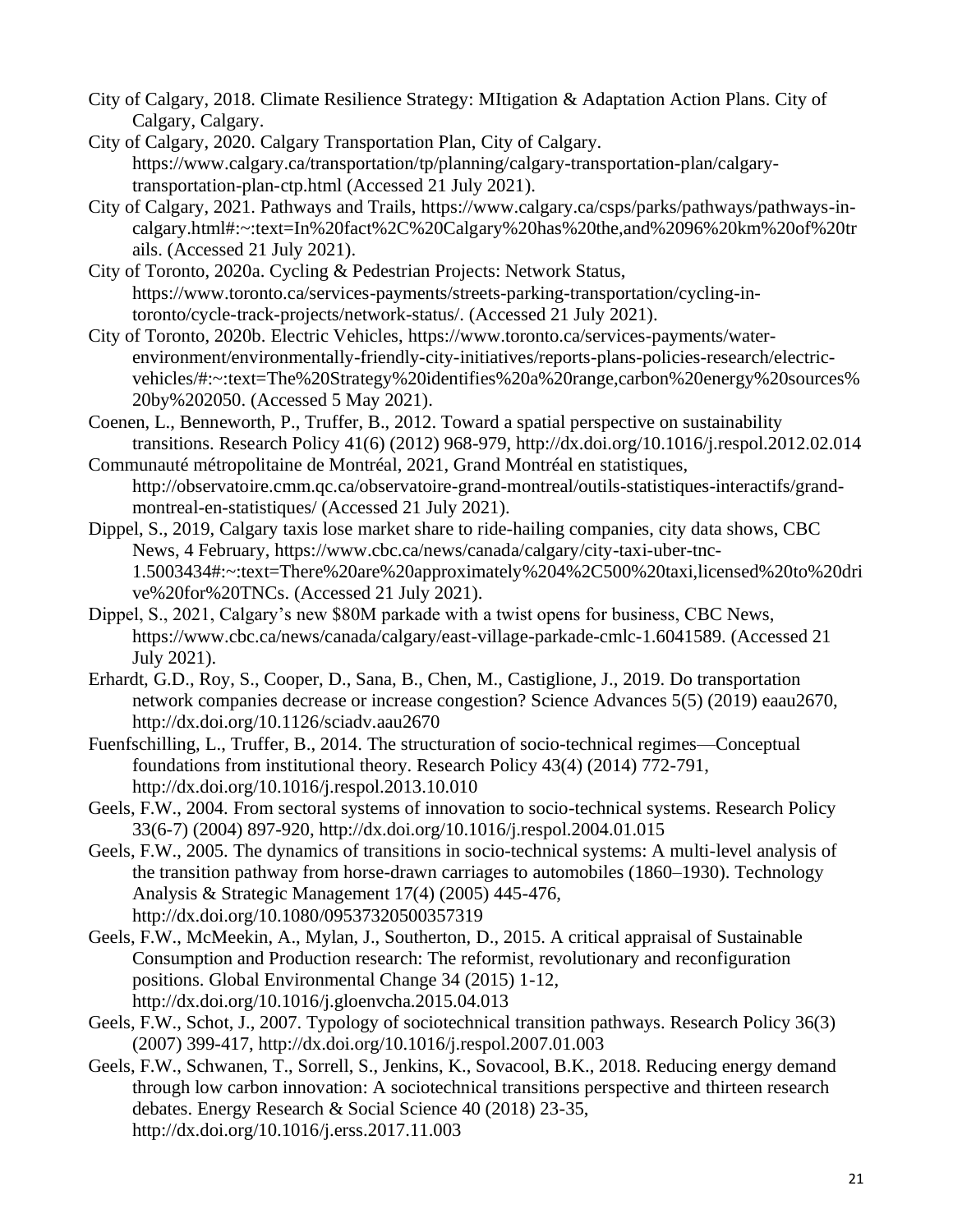- Gersdorf, T., Hensley, R., Hertzke, P., Schaufuss, P., Tschiesner, A., 2020. The road ahead for emobility, McKinsey & Company. [https://www.mckinsey.com/industries/automotive-and](https://www.mckinsey.com/industries/automotive-and-assembly/our-insights/the-road-ahead-for-e-mobility)[assembly/our-insights/the-road-ahead-for-e-mobility#.](https://www.mckinsey.com/industries/automotive-and-assembly/our-insights/the-road-ahead-for-e-mobility)
- Home, A., 2021. Volkswagen powers up for the electric vehicle revolution, [https://www.reuters.com/article/us-volkswagen-electric-ahome-idUSKBN2BG2MN.](https://www.reuters.com/article/us-volkswagen-electric-ahome-idUSKBN2BG2MN) (Accessed 11 May 2021).
- International Energy Agency, 2021. Global EV Outlook 2021, International Energy Agency. [https://iea.blob.core.windows.net/assets/ed5f4484-f556-4110-8c5c-](https://iea.blob.core.windows.net/assets/ed5f4484-f556-4110-8c5c-4ede8bcba637/GlobalEVOutlook2021.pdf)[4ede8bcba637/GlobalEVOutlook2021.pdf.](https://iea.blob.core.windows.net/assets/ed5f4484-f556-4110-8c5c-4ede8bcba637/GlobalEVOutlook2021.pdf)
- Jarratt, E., 2021, Electric Autonomy Canada, 16 April, [https://electricautonomy.ca/2021/04/16/ttc-300](https://electricautonomy.ca/2021/04/16/ttc-300-electric-buses/) [electric-buses/.](https://electricautonomy.ca/2021/04/16/ttc-300-electric-buses/) (Accessed 21 July 2021).
- Joshi, K., 2020, Oslo city hits new milestone most electric vehicles per capita, The Driven, 7 July, [https://thedriven.io/2020/07/07/oslo-city-hits-new-milestone-most-electric-vehicles-per-capita/.](https://thedriven.io/2020/07/07/oslo-city-hits-new-milestone-most-electric-vehicles-per-capita/) (Accessed 21 July 2021).
- Konrad, K., Truffer, B., Voß, J.-P., 2008. Multi-regime dynamics in the analysis of sectoral transformation potentials: evidence from German utility sectors. Journal of Cleaner Production 16(11) (2008) 1190-1202,<http://dx.doi.org/10.1016/j.jclepro.2007.08.014>
- Lemphers, N., Bernstein, S., Hoffmann, M., Wolfe, D.A., 2021. Electromobility as an Innovation and Decarbonization Catalyst in Norway, Québec, and California. Energy Research & Social Science forthcoming (2021)
- Li, Y., Taeihagh, A., Jong, M.d., 2018. The Governance of Risks in Ridesharing: A Revelatory Case from Singapore. Energies 11(5) (2018) 1277,<http://dx.doi.org/10.3390/en11051277>
- McGran, K., 2020, Amid COVID-19, Toronto taxi and Uber drivers say business is way down and the risks are up, Toronto Star, 25 March, [https://www.thestar.com/news/gta/2020/03/25/amid](https://www.thestar.com/news/gta/2020/03/25/amid-covid-19-toronto-taxi-and-uber-drivers-say-business-is-way-down-and-the-risks-are-up.html#:~:text=There%20are%20about%205%2C500%20taxis,companies%20like%20Uber%20and%20Lyft)[covid-19-toronto-taxi-and-uber-drivers-say-business-is-way-down-and-the-risks-are](https://www.thestar.com/news/gta/2020/03/25/amid-covid-19-toronto-taxi-and-uber-drivers-say-business-is-way-down-and-the-risks-are-up.html#:~:text=There%20are%20about%205%2C500%20taxis,companies%20like%20Uber%20and%20Lyft)[up.html#:~:text=There%20are%20about%205%2C500%20taxis,companies%20like%20Uber%2](https://www.thestar.com/news/gta/2020/03/25/amid-covid-19-toronto-taxi-and-uber-drivers-say-business-is-way-down-and-the-risks-are-up.html#:~:text=There%20are%20about%205%2C500%20taxis,companies%20like%20Uber%20and%20Lyft) [0and%20Lyft.](https://www.thestar.com/news/gta/2020/03/25/amid-covid-19-toronto-taxi-and-uber-drivers-say-business-is-way-down-and-the-risks-are-up.html#:~:text=There%20are%20about%205%2C500%20taxis,companies%20like%20Uber%20and%20Lyft) (Accessed 21 July 2021).
- Ministry of Transportation, 2021. Motorized Vehicle Registrations (2016-2020), Government of Alberta. [https://open.alberta.ca/dataset/d6205817-b04b-4360-8bb0-](https://open.alberta.ca/dataset/d6205817-b04b-4360-8bb0-79eaaecb9df9/resource/4a06c219-03d1-4027-9c1f-a383629ab3bc/download/trans-motorized-vehicle-registrations-select-municipalities-2020.pdf) [79eaaecb9df9/resource/4a06c219-03d1-4027-9c1f-a383629ab3bc/download/trans-motorized](https://open.alberta.ca/dataset/d6205817-b04b-4360-8bb0-79eaaecb9df9/resource/4a06c219-03d1-4027-9c1f-a383629ab3bc/download/trans-motorized-vehicle-registrations-select-municipalities-2020.pdf)[vehicle-registrations-select-municipalities-2020.pdf](https://open.alberta.ca/dataset/d6205817-b04b-4360-8bb0-79eaaecb9df9/resource/4a06c219-03d1-4027-9c1f-a383629ab3bc/download/trans-motorized-vehicle-registrations-select-municipalities-2020.pdf) (Accessed 21 July 2021).
- Munro, F.R., 2019. The geography of socio-technical transitions: Transition–periphery dynamics. The Geographical Journal 185(4) (2019) 447-458,<http://dx.doi.org/10.1111/geoj.12306>
- Murphy, J.T., 2015. Human geography and socio-technical transition studies: Promising intersections. Environmental Innovation and Societal Transitions 17 (2015) 73-91, <http://dx.doi.org/10.1016/j.eist.2015.03.002>
- Osazuwa-Peters, M., Hurlbert, M., McNutt, K., Rayner, J., Gamtessa, S., 2020. Saskatchewan's energy future: Risk and pathways analysis. Environmental Innovation and Societal Transitions 34 (2020) 237-250,<http://dx.doi.org/10.1016/j.eist.2020.01.010>
- Ostrom, E., 2010. Beyond Markets and States: Polycentric Governance of Complex Economic Systems. American Economic Review 100(3) (2010) 641-672, <http://dx.doi.org/10.1257/aer.100.3.641>
- Papachristos, G., Sofianos, A., Adamides, E., 2013. System interactions in socio-technical transitions: Extending the multi-level perspective. Environmental Innovation and Societal Transitions 7 (2013) 53-69,<http://dx.doi.org/10.1016/j.eist.2013.03.002>
- Ramos-Mejía, M., Franco-Garcia, M.-L., Jauregui-Becker, J.M., 2018. Sustainability transitions in the developing world: Challenges of socio-technical transformations unfolding in contexts of poverty. Environmental Science & Policy 84 (2018) 217-223, <http://dx.doi.org/10.1016/j.envsci.2017.03.010>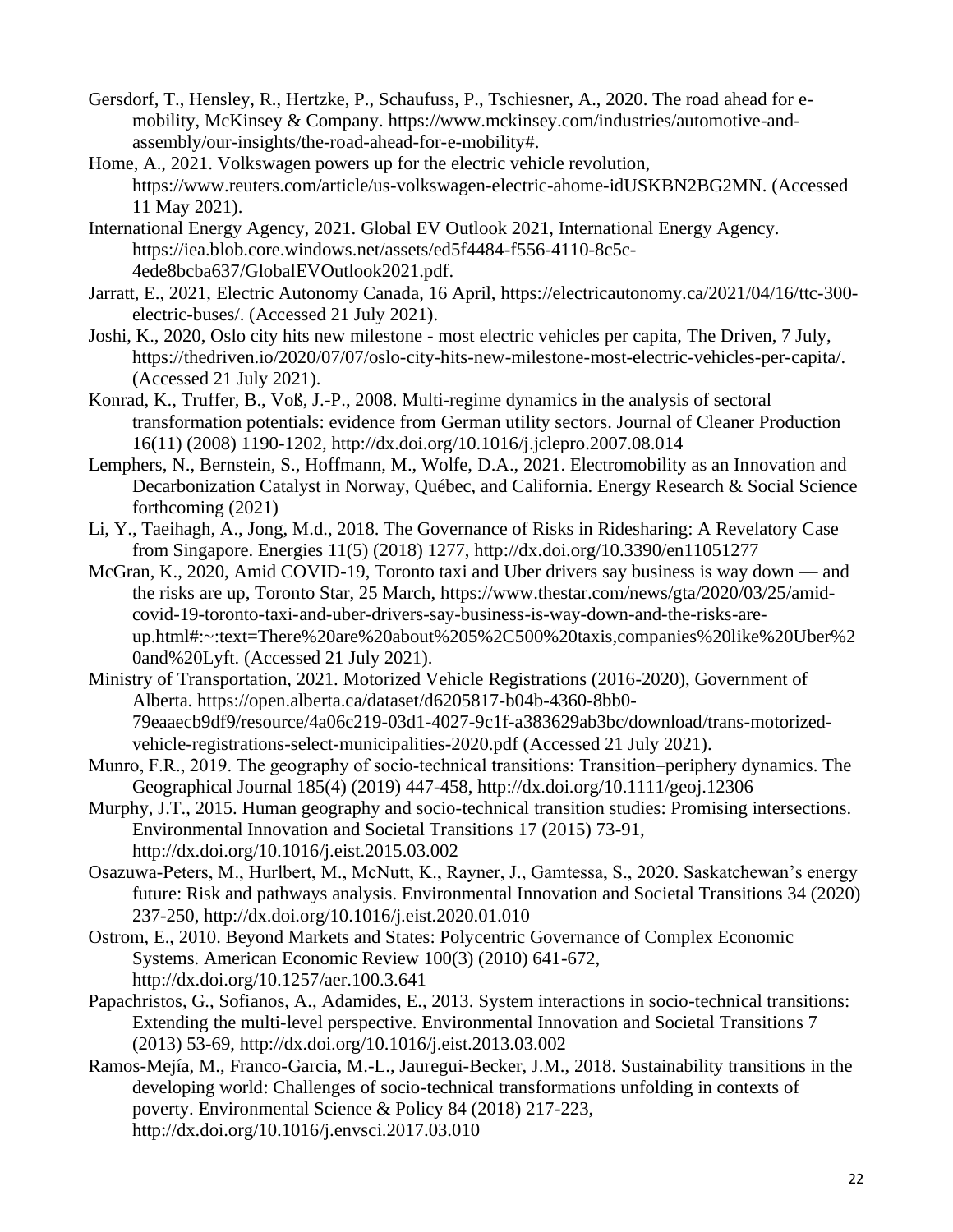- Rashidi, T.H., Najmi, A., Haider, A., Wang, C., Hosseinzadeh, F., 2020. What we know and do not know about connected and autonomous vehicles. Transportmetrica A: Transport Science 16(3) (2020) 987-1029,<http://dx.doi.org/10.1080/23249935.2020.1720860>
- Raven, R., Verbong, G., 2007. Multi-Regime Interactions in the Dutch Energy Sector: The Case of Combined Heat and Power Technologies in the Netherlands 1970–2000. Technology Analysis & Strategic Management 19(4) (2007) 491-507,<http://dx.doi.org/10.1080/09537320701403441>
- Raven, R.P.J.M., Gregersen, K.H., 2007. Biogas plants in Denmark: successes and setbacks. Renewable and Sustainable Energy Reviews 11(1) (2007) 116-132, <http://dx.doi.org/10.1016/j.rser.2004.12.002>
- Rider, D., 2020, Toronto adds electric bicycles to bike-share fleet at no extra cost to users, Toronto Star, 19 August, [https://www.thestar.com/news/city\\_hall/2020/08/19/toronto-adds-electric](https://www.thestar.com/news/city_hall/2020/08/19/toronto-adds-electric-bicycles-to-bike-share-fleet-at-no-extra-cost-to-users.html)[bicycles-to-bike-share-fleet-at-no-extra-cost-to-users.html.](https://www.thestar.com/news/city_hall/2020/08/19/toronto-adds-electric-bicycles-to-bike-share-fleet-at-no-extra-cost-to-users.html) (Accessed 21 July 2021).
- Rosenbloom, D., 2020. Engaging with multi-system interactions in sustainability transitions: A comment on the transitions research agenda. Environmental Innovation and Societal Transitions 34 (2020) 336-340,<http://dx.doi.org/10.1016/j.eist.2019.10.003>
- Sandler, G., 2021, BIXI is Coming Back To Montreal In 2021 With New Bikes And New Pricing, MTL Blog, 25 February, [https://www.mtlblog.com/montreal/montreal-bixi-is-coming-back-in-](https://www.mtlblog.com/montreal/montreal-bixi-is-coming-back-in-2021-with-new-bikes-new-pricing)[2021-with-new-bikes-new-pricing.](https://www.mtlblog.com/montreal/montreal-bixi-is-coming-back-in-2021-with-new-bikes-new-pricing) (Accessed 21 July 2021).
- Schippl, J., Truffer, B., 2020. Directionality of transitions in space: Diverging trajectories of electric mobility and autonomous driving in urban and rural settlement structures. Environmental Innovation and Societal Transitions 37 (2020) 345-360, <http://dx.doi.org/10.1016/j.eist.2020.10.007>
- Shove, E., Pantzar, M., M, W., 2012. The Dynamics of Social Practice. Sage, London.
- Smith, A., Stirling, A., Berkhout, F., 2005. The governance of sustainable socio-technical transitions. Research Policy 34(10) (2005) 1491-1510,<http://dx.doi.org/10.1016/j.respol.2005.07.005>
- Smith, G., Hensher, D.A., 2020. Towards a framework for Mobility-as-a-Service policies. Transport Policy 89 (2020) 54-65,<http://dx.doi.org/10.1016/j.tranpol.2020.02.004>
- Sperling, D., 2018. Three Revolutions: Steering automated, shared, and electric vehicles to a better future. Island Press, Washington, DC.
- Staricco, L., Rappazzo, V., Scudellari, J., Vitale Brovarone, E., 2019. Toward Policies to Manage the Impacts of Autonomous Vehicles on the City: A Visioning Exercise. Sustainability 11(19) (2019),<http://dx.doi.org/10.3390/su11195222>
- Statistics Canada, 2016, 2016 Census Data, Government of Canada, <https://www12.statcan.gc.ca/census-recensement/2016/rt-td/population-eng.cfm> (Accessed 21 July 2021).
- STM, 2021a. Electrification underway… Toward a 100% electric network, [http://www.stm.info/en/about/major\\_projects/major-bus-projects/bus-network](http://www.stm.info/en/about/major_projects/major-bus-projects/bus-network-electrification/electric-bus)[electrification/electric-bus.](http://www.stm.info/en/about/major_projects/major-bus-projects/bus-network-electrification/electric-bus) (Accessed 10 May 2021).

STM, 2021b. Park your bike next to a métro station!, [https://www.stm.info/en/info/advice/bicycles/parking-space-bicycles.](https://www.stm.info/en/info/advice/bicycles/parking-space-bicycles) (Accessed 21 July 2021).

- Swilling, M., 2013. Contesting inclusive urbanism in a divided city: The limits to the neoliberalisation of Cape Town's energy system. Urban Studies 51(15) (2013) 3180-3197, <http://dx.doi.org/10.1177/0042098013505160>
- Thomas, B., 2019, Alberta's electric vehicle numbers still low, but growing exponentially, Calgary Herald, 2 September, [https://calgaryherald.com/news/local-news/albertas-electric-vehicle](https://calgaryherald.com/news/local-news/albertas-electric-vehicle-numbers-still-low-but-growing-exponentially)[numbers-still-low-but-growing-exponentially.](https://calgaryherald.com/news/local-news/albertas-electric-vehicle-numbers-still-low-but-growing-exponentially) (Accessed 21 July 2021).

Toronto Transit Commission, 2020. 2019 Operating Statisitcs, [https://www.ttc.ca/About\\_the\\_TTC/Operating\\_Statistics/2019/index.jsp.](https://www.ttc.ca/About_the_TTC/Operating_Statistics/2019/index.jsp) (Accessed 21 July 2021).